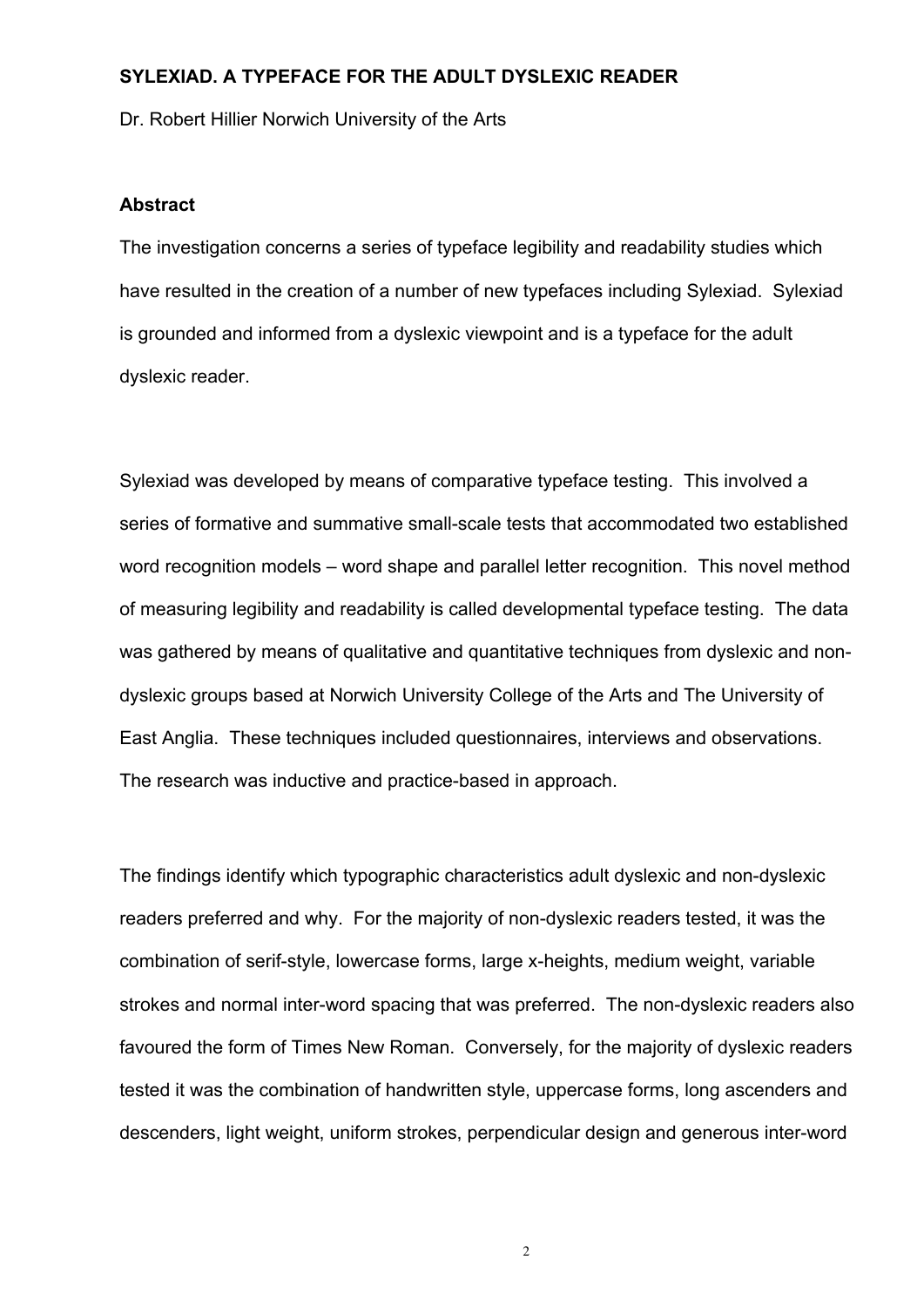spacing that was preferred. The dyslexic readers also favoured the form of Serif Sylexiad.

The conclusions have raised issues that confirm and contradict current typographic principles of legibility. In particular, from a dyslexic perspective, the word shape model has been challenged. The outcomes and issues that have been identified as a result of developmental typeface testing have therefore contributed to new knowledge within the field of dyslexia typographic research.

#### **Keywords**

sylexiad dyslexic developmental typeface testing **legibility** dine

#### **Context**

Sylexiad is an ongoing research investigation that began at Norwich University College of the Arts in January 2001.

During the late 1990s there was great interest within the Art and Design higher education sector concerning the condition of dyslexia. In 1999, Central St Martins College of Art and Design put forward the hypothesis that there would be 'more dyslexia among art and design students than non-art students' (Padgett 1999: 11). It was estimated that the figure could be as high as 15% (Surrey Institute of Art and Design, 1999) compared to a national figure of 4% with severe characteristics and a further 6% with mild dyslexic characteristics (Smythe 1999: 1).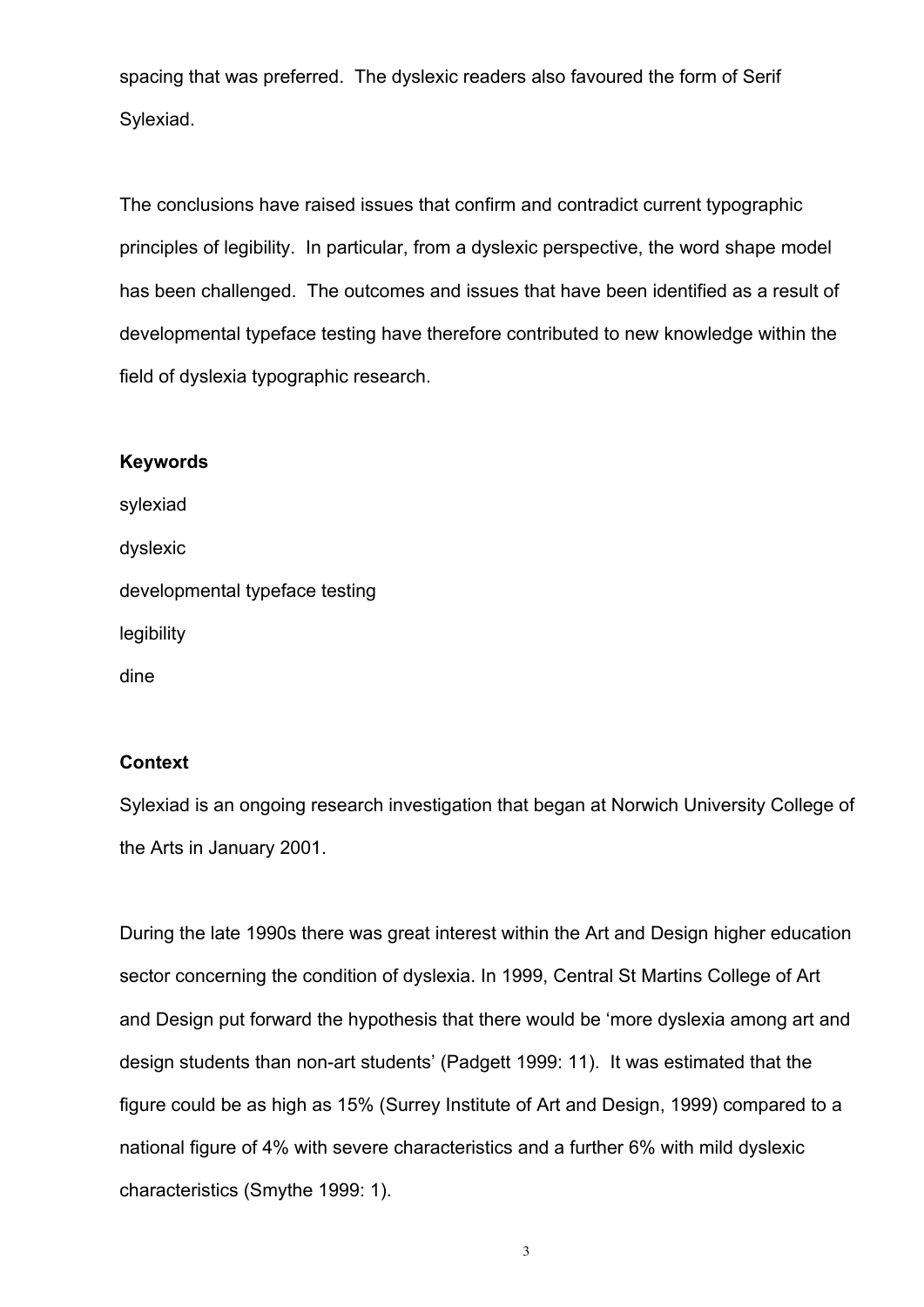As a result of this interest, I began to question the reasons for my own reading difficulties, especially my frequent misreading of texts. Therefore, as part of my preresearch process, an educational psychologist assessed me for dyslexia. The assessment indicated the presence of specific learning difficulties (dyslexia) due to 'slow speed of visual processing, and a slight weakness with working memory' (Smallwood 2000: 3).

At the time, the recommendation by dyslexia organisations was that preferred dyslexia typefaces should be exclusively for sans-serif fonts, particularly Arial (British Dyslexia Association 2000: 1) and Sassoon Primary (Dyslexic.com 2000:1, British Dyslexia Association 2000: 1). The only recommendation for serif fonts was sixteen years earlier by the International Dyslexia Centre, and that was for Times New Roman (Hornsby 1984: 71). None of the typefaces recommended by these dyslexia organisations were ever designed specifically for the dyslexic reader. The design of Helvetica (on which Arial was profoundly based) and Times New Roman were developed when there was little or no mainstream understanding of the condition of dyslexia. Indeed, these typographic forms were exclusively developed by non-dyslexic designers for a non-dyslexic audience.

The current typographic model for legible fonts is exclusively a non-dyslexic model, based on a theory of word shape which states that words are recognised as complete units by the outlines made by their shape (Cattell 1886: 9). Therefore, according to the word shape theory, lowercase letters are more legible than uppercase forms because ascenders and descenders provide greater word shape for the reader. As stated by McLean, and typical of mainstream typographic thinking, in order to provide good word shape the following three aesthetic principles should be observed: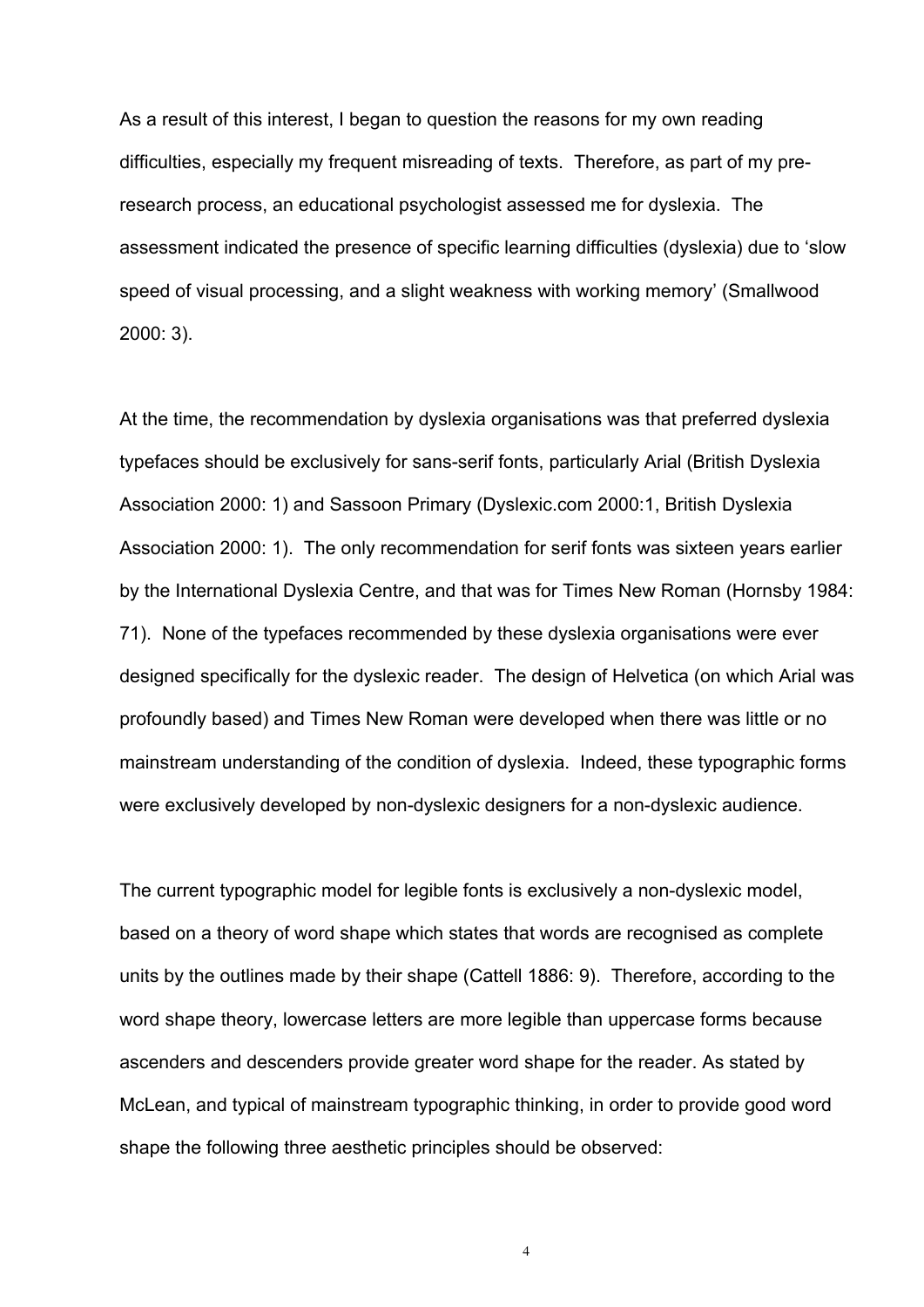- 1. '*Sans-serif type is intrinsically less legible than seriffed type.*' (McLean 1980: 44)
- 2. '*Well-designed roman upper and lowercase is easier to read than any of its variants, e.g. italic, bold, caps, expanded or condensed versions.*' (McLean 1980: 44)

3. '*Words should be set close to each other (about as far apart as the width of the letter "i"); and there should be more space between the lines than the words.*' (McLean 1980: 45)

These recommendations (of which there are many) do not accommodate newer theories of word recognition from other fields. For example, the word shape model is no longer part of the dominant thinking within cognitive psychology (Watt 2003). The model currently accepted as the most accurate within this field is the parallel letter recognition model. This states that the letters within a word are identified simultaneously. The letter information is then used to recognize the word (Larson 2004: 74). The word is therefore recognized by the actual letters within the word – not by its shape. As a designer myself, with a particular interest in typography, and as a dyslexic reader, I found the recommendations by both the typographic establishment and the dyslexia organisations to be too prescriptive and contradictory. My investigation was therefore prompted by the need to bridge the gap between the fields of typographic design and cognitive psychology in order to identify the most appropriate recognition model for the adult dyslexic reader, and to allow for the possibility of developing new design paradigms.

Based on the outcomes of my investigation and my own views as a dyslexic designer and reader, the aims of the research was to: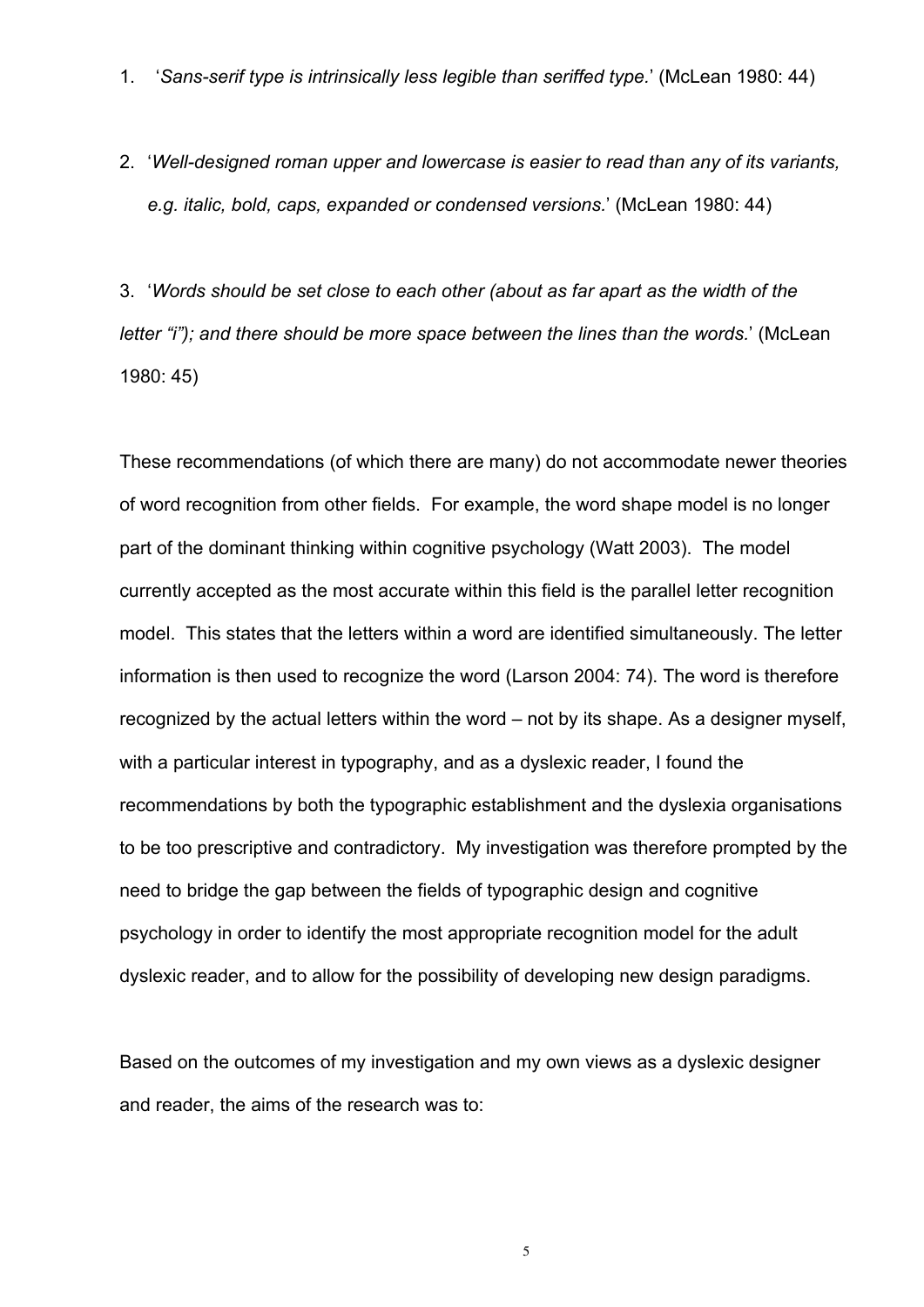- Test existing typefaces (Arial, Sassoon Primary and Times New Roman) in order to establish which of those fonts adult dyslexic readers prefer, and why.
- Test my own typeface designs (the Dine and Sylexiad fonts) in order to identify which typographic characteristics adult dyslexic readers prefer and why.
- Contribute new knowledge to the field of contemporary dyslexia typeface design.

#### **Developmental typeface testing**

My research involved the design, development and testing of five new typefaces that were specifically targeted at adult dyslexic readers as represented by my reader groups. Each typeface I designed was tested against those typefaces that, at the time, were recommended by dyslexia organisations. The outcomes from these tests, combined with reader comments, my own views as a dyslexic reader and my own views as a designer, helped to inform the development of each subsequent typeface design. The design/testing model that I originated involved a series of evaluative study tests that measure the legibility and readability of typefaces. The model has been grounded in the visual aspects of dyslexia and has incorporated Anisson's ideas concerning comparative typeface testing (Spencer 1968:13), Babbage's primacy of uniform letters (Spencer 1968: 13), Javel's primacy of the upper half of a word (Huot-Marchand 2004: 47), the testing of serif and sans-serif forms (Zachrisson 1965), aesthetic preference (Burt 1959) and reading rates (Wilkins 1996). It also combines elements of a literacy developmental stage, reading model (Frith 1985) and a comparative methodological approach to measuring legibility (Tinker 1963 and 1965) that allow for the testing of text formations concerning individual characters, individual words, individual sentences and individual paragraphs. The model has clear stages, is linear and flexible in structure and is referred to as 'developmental typeface testing'. It is the developmental typeface testing of my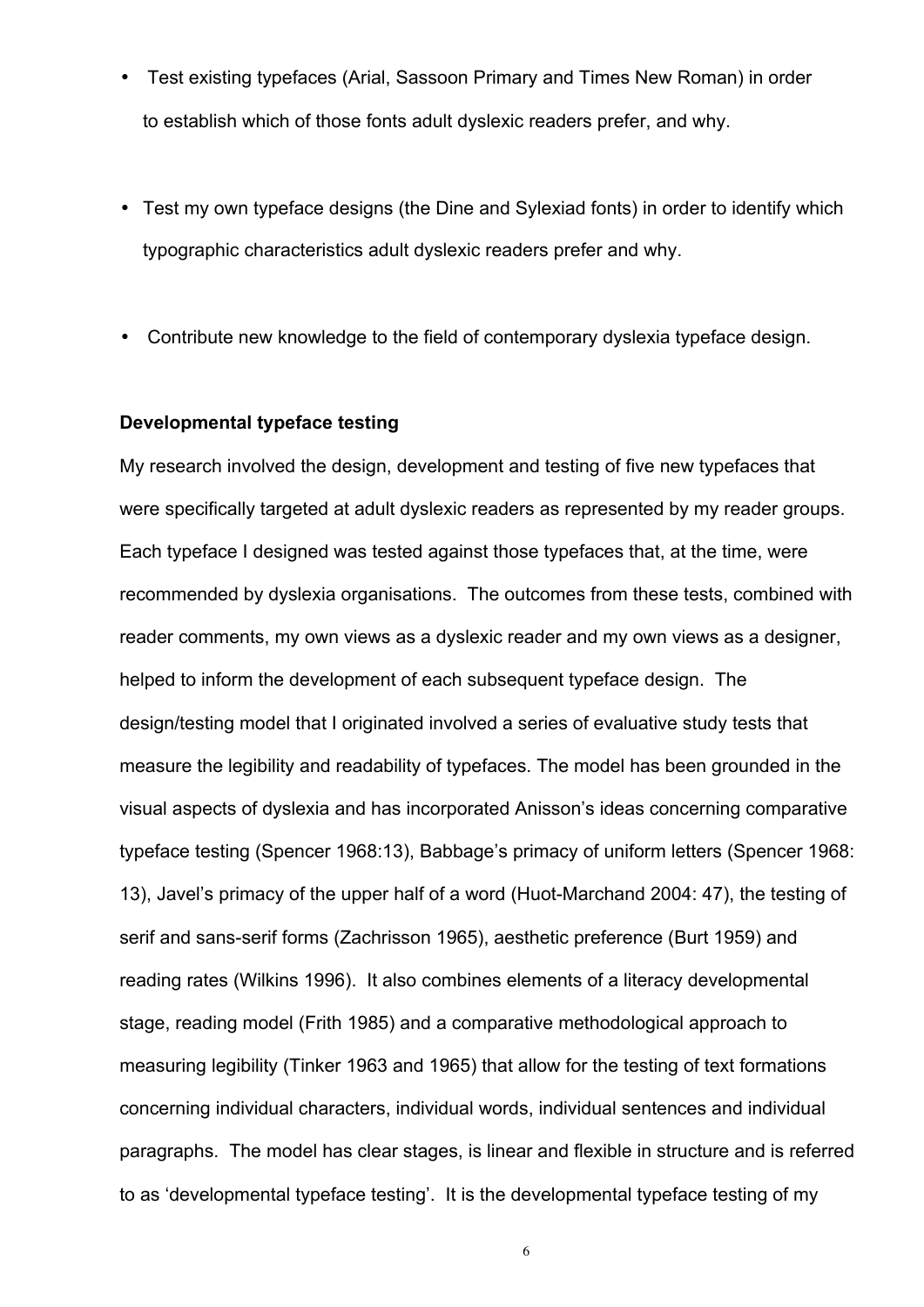typefaces Dine 1, Dine 2, Dine 3, Serif Sylexiad and Sylexiad Sans (Figures 1,2,3,4 and 5) which formed the basis of my research.

It is interesting to note that most legibility tests have been conducted by psychologists (rather than typographers). For that reason, those tests can be seen to be summative in that testing is conducted *after* the design process - never during or before that process. Developmental typeface testing is therefore unique within the field of typographic design research, in that it accommodates both a formative *and* summative aspect to the design, development and testing of fonts. It also uniquely accommodates both the word shape and parallel letter recognition models. Developmental typeface testing used a series of dyslexic and control reader groups involving 71 readers and consisted of seven study tests. The *formative stage* can be seen as experimental and exclusively dyslexic in terms of readership. The structure of this stage was fluid and evolved as each subsequent study informed the next. The *summative stage* was more fixed and comparative. It involved both dyslexic *and* control groups. The novel aspects of the formative and summative stages allow the design process to be developed in tandem with the testing process rather than being independent of it.

Arial, Sassoon Primary and Times New Roman were chosen as the test fonts and were used throughout the developmental typeface testing process for two reasons. Firstly, they were considered to be dyslexia friendly fonts. Secondly, due to their distinct and differing forms, they enabled me to categorize them into *archetypal* or, what I refer to as, *standard* font types. Therefore Arial, recommended by the British Dyslexia Association, was used as a '*standard sans-serif font*', Sassoon Primary, recommended by Dyslexic.com, was used as a '*standard handwritten-style font*' and Times New Roman, recommended by the International Dyslexia Centre, was used as a '*standard serif font*'.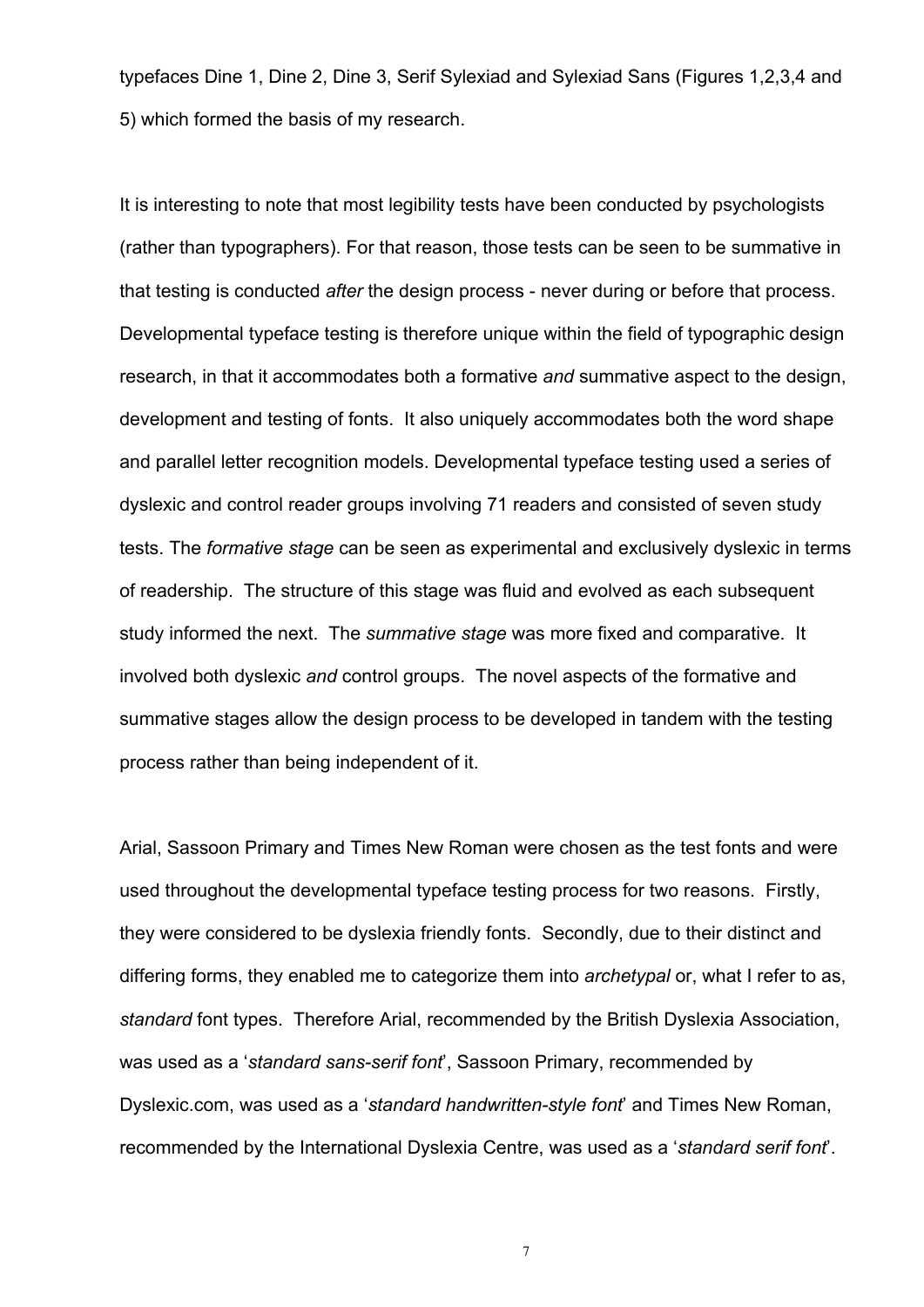This simple classification of three key typographic styles seemed appropriate in providing the correct focus and continuity throughout the research. The use of more historical styles such as old style, transitional and modern serifs, and grotesque, geometric and humanist sans-serifs, within the testing process was rejected. Such inclusions would have over-complicated and unnecessarily broadened the investigation.

#### **Research phases**

The preliminary stage of the investigation included an analysis of my own reading difficulties, a literature search and review of potential test typefaces. With the exception of the Olsen typeface, designed by Olsen in 2001 (Gyllan 2002: 49) and the Read Regular typeface, produced by Frensch in 2003 at the Royal College of Art (Frensch 2003), I found no evidence of current research involving typefaces specifically designed for the dyslexic reader. There was also very little information concerning both dyslexia and typography as a single topic. With regards to dyslexia, my focus was on the visual aspects of the condition – specifically the visual anomalies associated with the alphabet system. As for typography, the search focused on legibility and legibility testing, as well as those typefaces recommended by dyslexia organizations. It also identified the two recognition models that were key to my investigation – word shape and parallel letter recognition. Although practice led, my investigation was theoretically informed by accommodating these two established models. In doing so, links were made between the distinct fields of typographic design and psychology.

The investigation itself can be summarized as four successive stages. Phase one of the research can be considered to be the formative stage of the developmental typeface testing process which resulted in the design, development and testing of a number of radical and experimental fonts called Dine. Dine 1 is a monocase font designed to provide each character with a distinct shape without compromising any meaning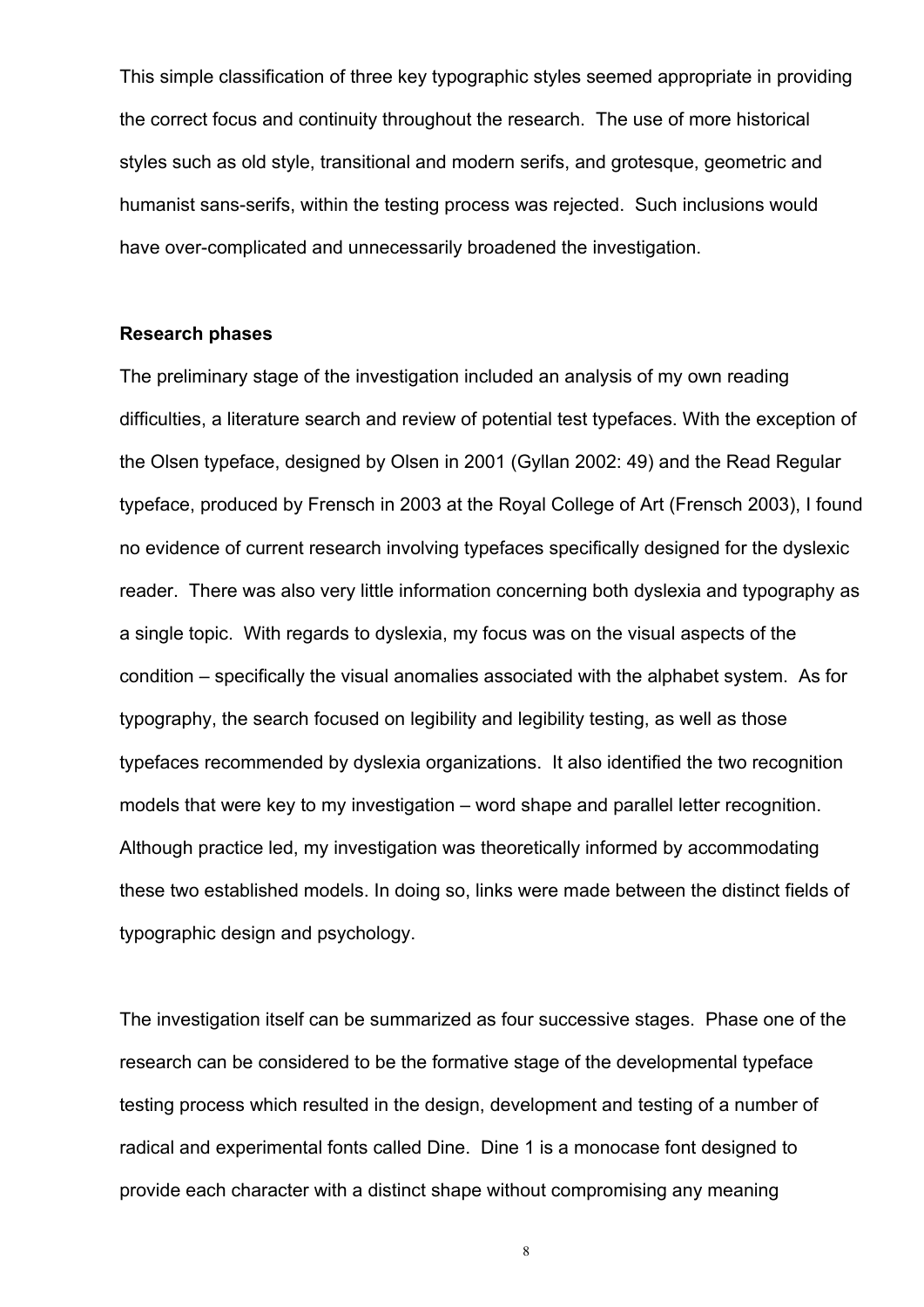associated with that shape. This initial concept would, in theory, maximize word shape and overcome problems of letter reversals in characters such as the lowercase c, n and u and uppercase N and Z. As part of the initial design process, which was based on word shape, in order to establish the similarities and differences between individual characters, a visual analysis of Helvetica (representative of a typical sans serif font – the style approved by most dyslexia organisations) was made (figures 6,7 and 8). Dine 1 was also based on a diagnostic dyslexia handwriting checklist, which included unusual letter spacing, strange letter formations, a combination of upper and lowercase letters and an overall lack of letter fluidity (Silverman 2000). The form of Dine 1 can be viewed as being illegible. It was, however, an appropriate starting point for the investigation as it facilitated subsequent font development into less radical and more legible forms. Dine 2 is a duocase font, which evolved as a result of the testing of Dine 1, which in turn, led to the design of Dine 3. It is important to note at this point that the Dine fonts are not typefaces for the adult dyslexic reader, rather theoretical fonts which have been informed by the process of developmental typeface testing.

The formative stage of developmental typeface testing consisted of three study tests using a succession of dyslexic reader groups established at Norwich University College of the Arts. These groups comprised participants from undergraduate courses, all having undergone a psychological assessment conducted by educational psychologists from the Norfolk Psychological Service. Each version of the Dine font was tested against the various dyslexia organisations' recommended fonts of Arial, Sassoon Primary and Times New Roman; and on two occasions Tiresias InfoFont, a typeface recommended by the Royal National Institute for the Blind (RNIB, 2002). The outcomes and reader feedback gathered from each of the tests, coupled with my own experiences and views as a dyslexic reader, helped to inform the design and development of subsequent versions of the Dine font. Each study test focused on the reading of comparative text formations within four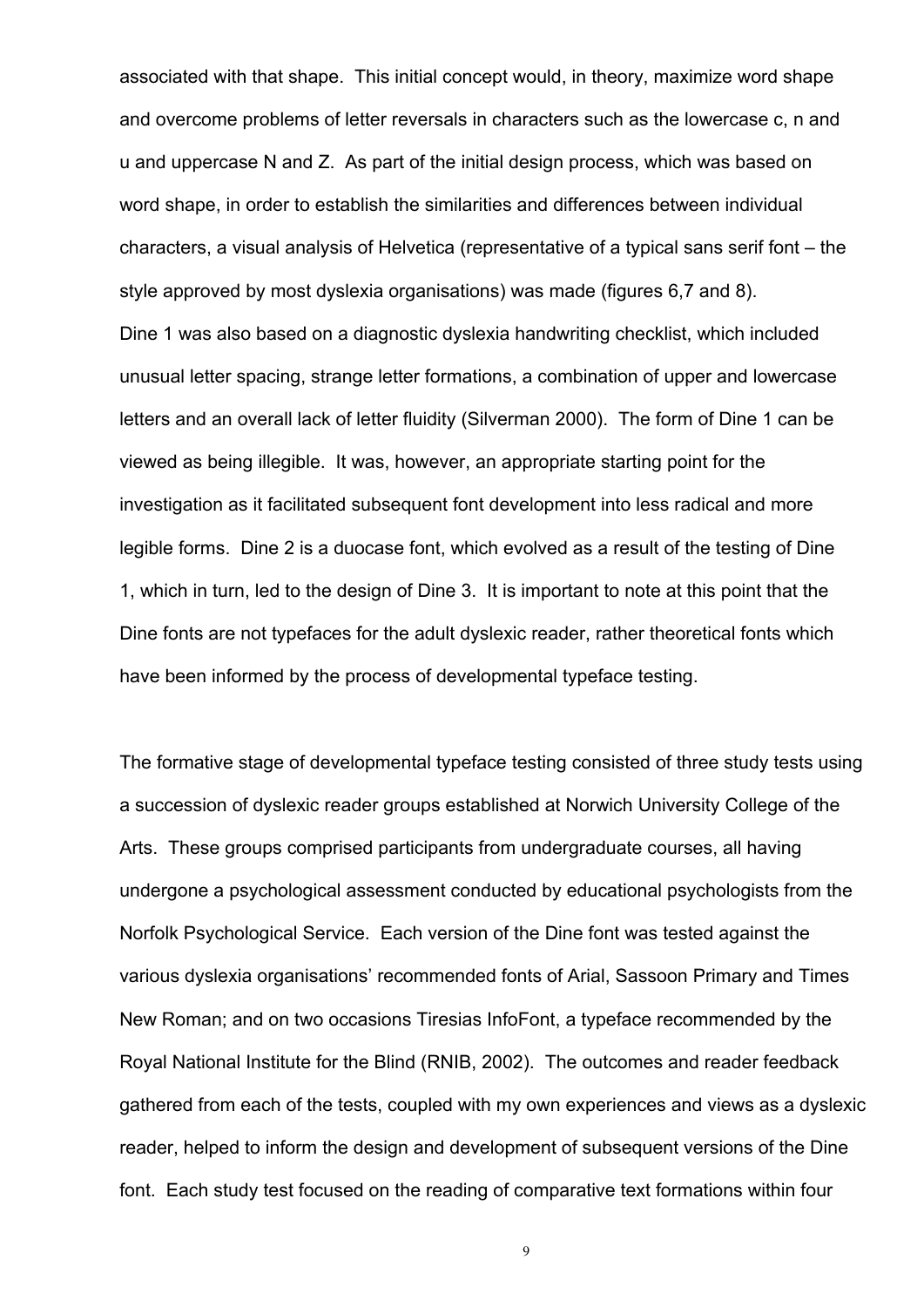distinct areas. The areas of investigation concerned individual characters (figure 9), individual words, individual sentences and individual paragraphs. Phase one of the research began in November 2001 and was completed in November 2003.

Phase two of the research involved a detailed evaluation of the formative developmental typeface testing outcomes from the three study tests. This appraisal included matters concerning dyslexic issues, text formation issues, general typographic design issues as well as issues regarding the Dine fonts. The evaluation attempted to highlight the differences experienced when reading different texts and to identify the significant factors required to develop a preferred typeface for the adult dyslexic reader. The outcomes of Phase two, coupled with my own experiences and views as a dyslexic reader, informed the design and development of Sylexiad – the first variant of a typeface for the adult dyslexic reader. Sylexiad has two forms, a serif version (Serif Sylexiad) and a sans-serif (Sylexiad Sans). Phase two began in December 2003 and was completed in April 2005.

Phase three of the research can be considered to be the summative stage of the developmental typeface testing process. The subject of legibility is inherently visual and it was considered important to conduct tests outside the art college environment, in order to overcome any possible bias to the outcomes regarding the visual aspects of the typefaces tested. It also seemed appropriate to conduct both internal *and* external trials in order to compare data. Therefore, the internal trial continued to be based at Norwich University College of the Arts whilst the external trial was conducted at The University of East Anglia. Both internal and external trials comprised a dyslexic group and a control group (making a total of four reader groups, two dyslexic and two control). As in phase one, all dyslexic participants have undergone a psychological assessment by educational psychologists. The summative stage of developmental typeface testing consisted of four comparative study tests. Each version of Sylexiad was tested against Arial, Sassoon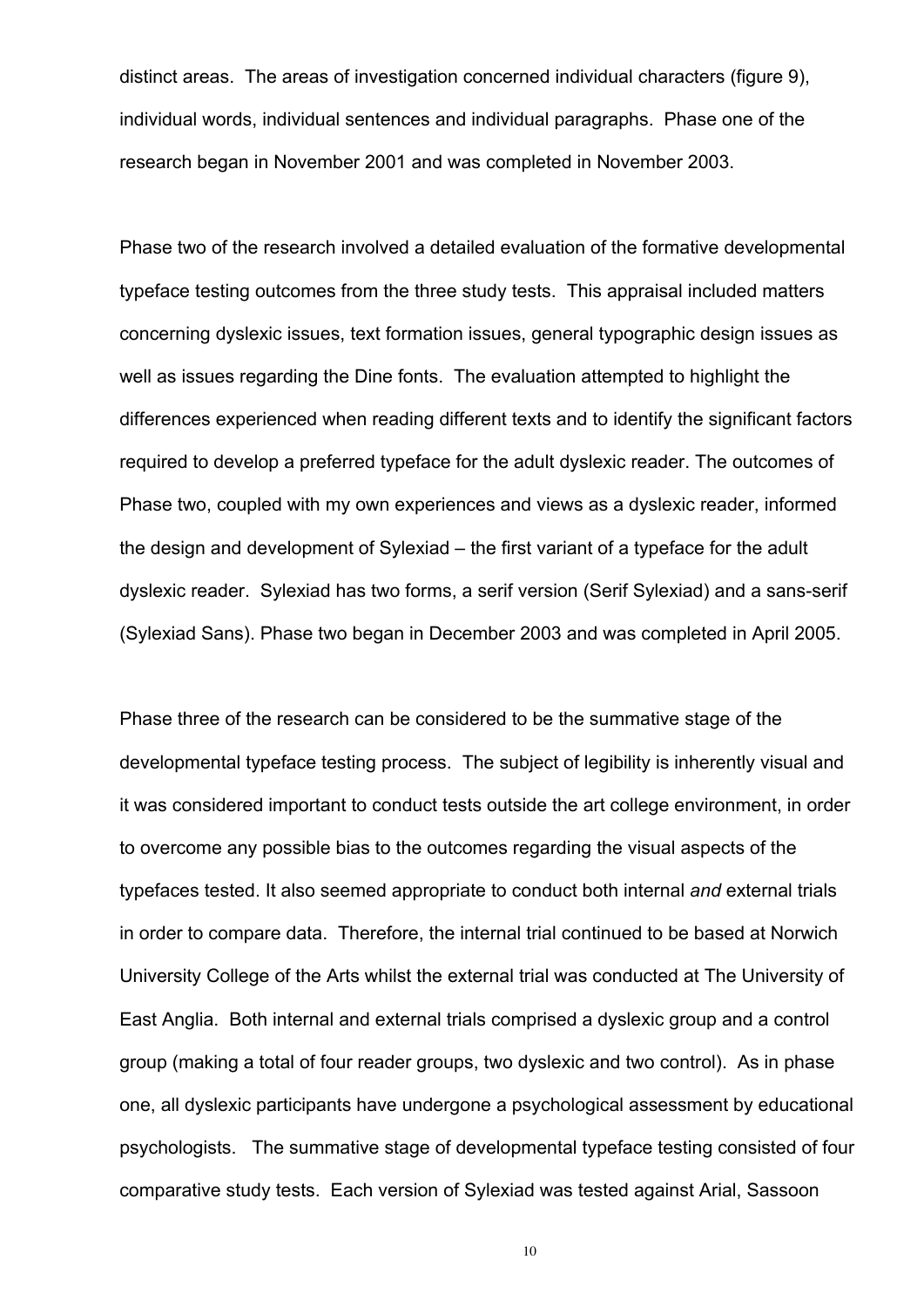Primary and Times New Roman. Each study test continued to focus on the reading of text formations within four distinct areas. The areas of investigation concerned individual characters (figure 10), individual words (figure 11), individual sentences and individual paragraphs (figure 12). Phase three of research began in April 2004 and was completed in June 2005.

Phase four began in April 2005 and was concluded in December 2005, and marked the final stage of research. It involved a further evaluation of the data produced from both the internal and external trials. As with the formative evaluation of outcomes, the appraisal included matters concerning dyslexic issues, text formation issues and typographic issues. The evidence gathered resulted in a comparative analysis between the dyslexic and control groups. Finally, the legibility and typographic preferences between the adult dyslexic readers and the non-dyslexic readers were analysed. The analysis focussed on issues concerning typographic styles, typographic form and typographic variables.

## **Findings**

The development and evolution of the Dine fonts from the radical, illegible, monocase design of Dine 1 with extreme word shape, to the less radical, legible, duocase design of Dine 3 was informed by the outcomes of the formative developmental typeface testing process. These outcomes indicated that radical and unfamiliar design could be difficult and daunting for the dyslexic reader, which in turn can result in heightened visual disturbance, thus impairing readability. However, evidence indicated that the combination of light letterforms and large interspatial word qualities had a favourable effect in reducing these difficulties. As the subsequent versions of Dine evolved, the more familiar and conventional the form became, which resulted in more favourable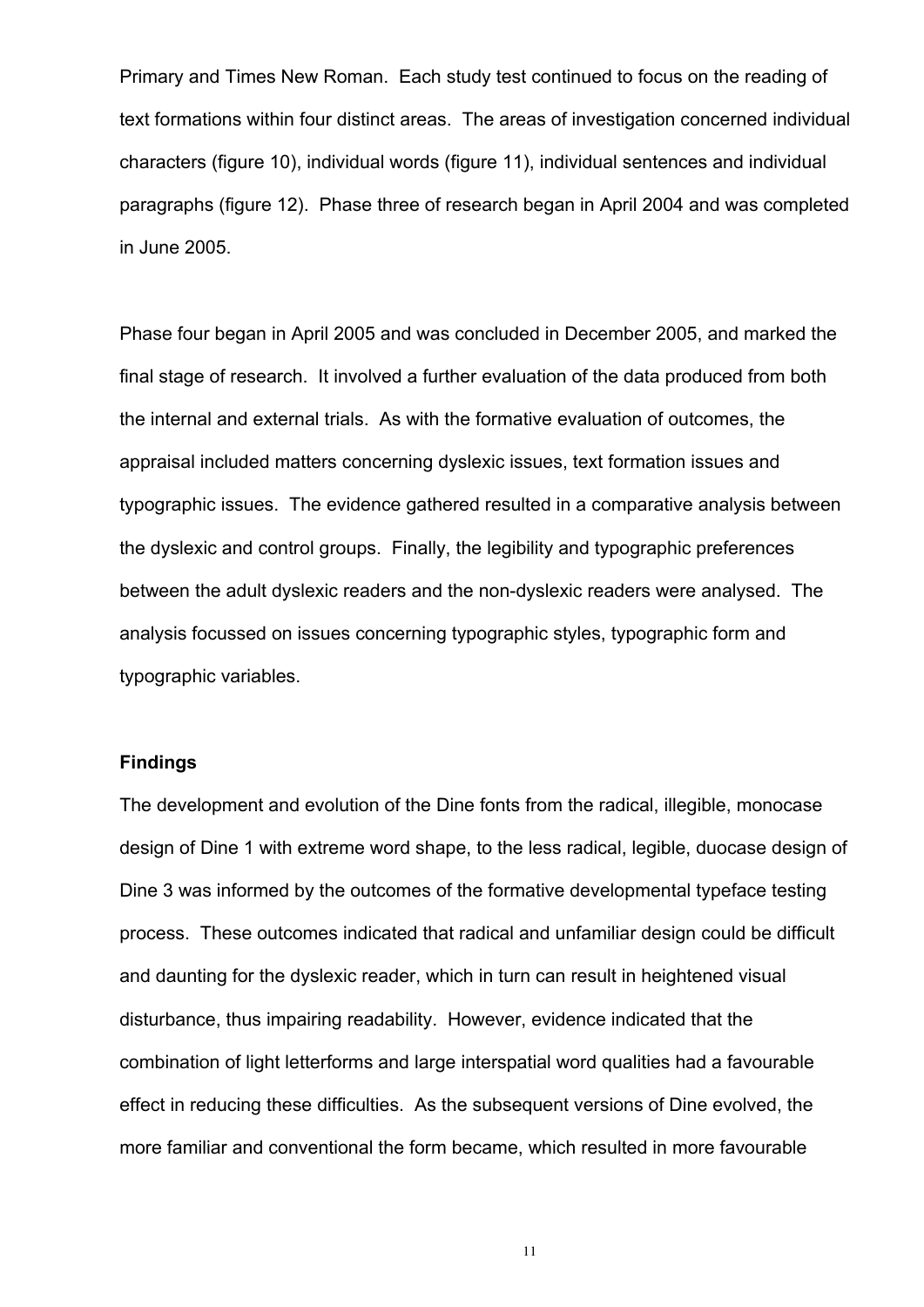reader responses. This would indicate that familiarity of form is an important factor for dyslexic readers.

The other findings from the formative testing process highlighted three other areas of interest. They concerned dyslexic issues, text formation issues and typographic design issues. With regards to dyslexic issues, Dine 3 and Times New Roman were both favoured for readability, low visual stress and good comprehension. This outcome seems, on one level, to be contradictory as Dine 3 is an unfamiliar sans-serif, whilst Times New Roman is a familiar serif font. What links the two fonts would seem to be a relative lightness of stroke. The area concerning text formation issues showed that a sans-serif style (in the form of Arial) had the highest preference rating as a paragraph, whereas a serif style (in the form of Times New Roman) produced the most efficient read, with the highest word-per-minute rate. This would indicate no conclusive dominance of form towards either a serif or sans-serif style. Context was also identified as an issue and highlighted the need for letterforms to be as clear, distinctive and different from each other without losing the intrinsic meaning of the character. The outcomes concerning typographic design issues also indicated no evidence to suggest dominance either for or against serif or sans-serif styles. Dyslexic readers did however prefer lowercase forms when reading narrative texts. Qualities of cleanness and familiarity were also liked by the dyslexic readers, whilst compact, oblique and bold letterforms were disliked.

Much of the evidence concerning the formative developmental typeface testing was contradictory and inconclusive. Nonetheless, key outcomes were identified which, coupled with my own views as a dyslexic reader, were incorporated into the design of Sylexiad. The design of Sylexiad therefore included:

• a serif *and* sans-serif version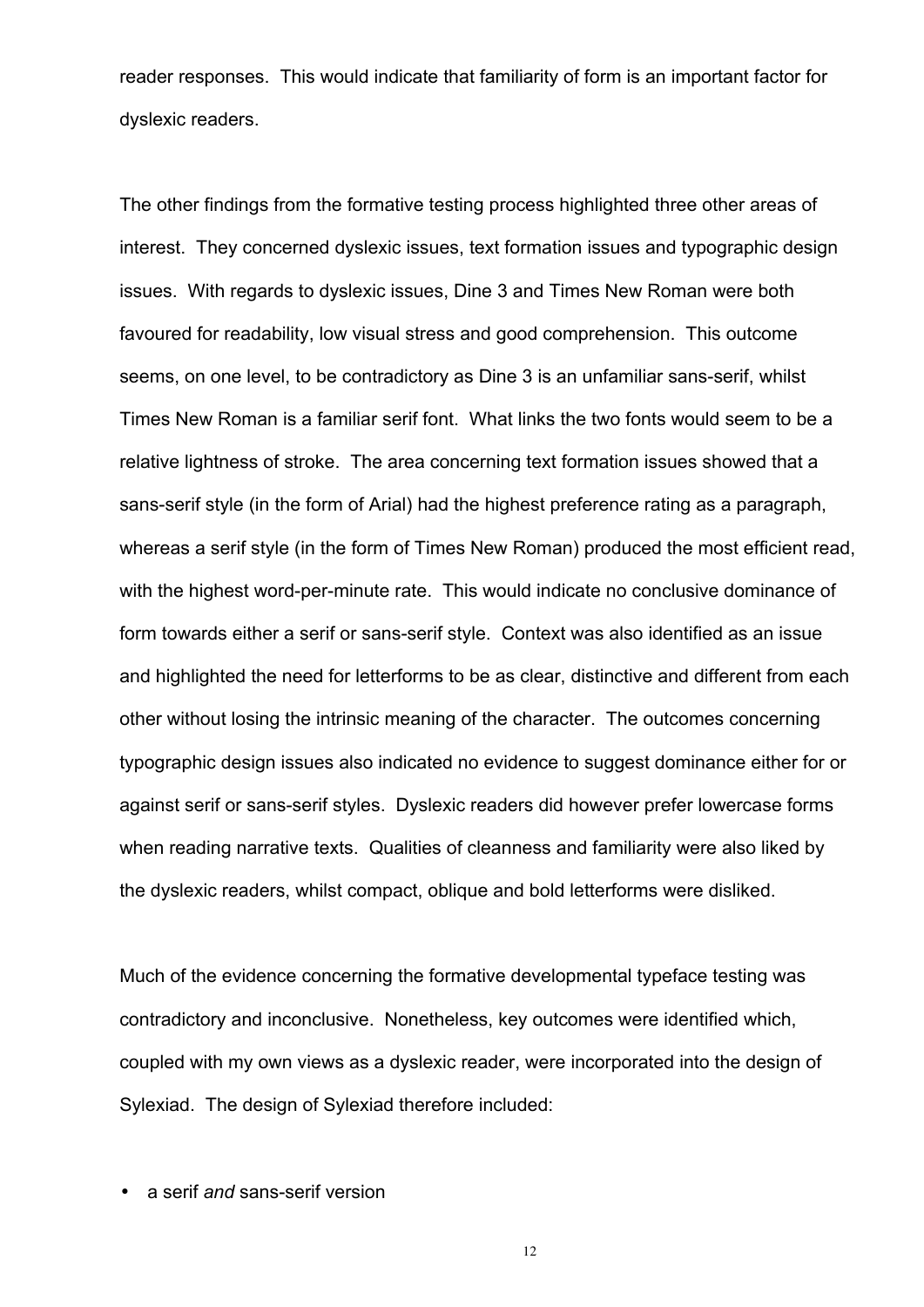- A series of double-case alphabets
- The use of relatively light letter strokes
- The use of relatively long ascenders and descenders
- An attempt to make each character as clear and distinct from each other as possible without compromising the meaning of the character.
- A generous inter-word spatial quality

The design did not include:

- The use of relatively oblique letterforms
- The use of relatively compact letterforms
- The use of relatively bold letterforms
- The use of radical forms

The development of Sylexiad therefore resulted in two typefaces being designed. Sylexiad Sans is the sans-serif form and Serif Sylexiad the (very slight) serif form. Both fonts have a handwritten appearance and represent the first version of a typeface for the adult dyslexic reader. The Sylexiad fonts are perpendicular and rounded in appearance, and contain light uniform strokes. The findings of the summative testing process highlighted three areas of interest that concerned: dyslexic/reading issues, text formation issues and typographic design issues.

For the internal and external dyslexic groups the relationship between dyslexic issues and reading indicated a clear preference for the Serif Sylexiad font, especially with regards to reading, visual stress and comprehension difficulties. The least favoured font was Times New Roman. With regards to text formation issues, the dyslexic groups favoured the handwritten, light and uniform strokes of the Sylexiad fonts and Sassoon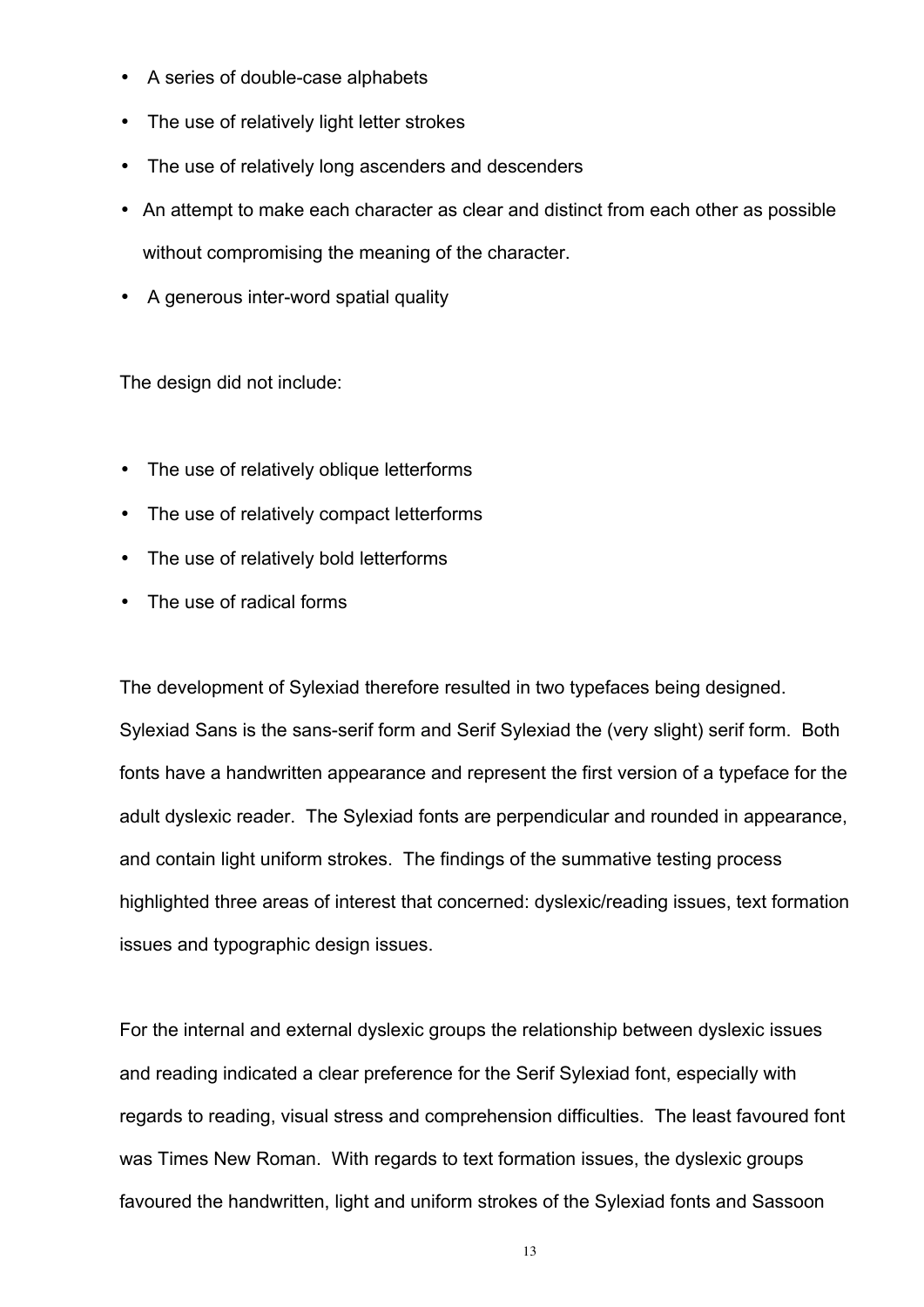Primary. They also favoured the serif quality of Serif Sylexiad and Times New Roman. The uppercase forms of both Sylexiad fonts were favoured during the character, sentence and paragraph studies, and both fonts accounted for the quickest sentence reading times. The readers considered Serif Sylexiad to be the preferred typeface with regards to text formation issues. The anecdotal evidence concerning typographic design issues indicated no dominance towards either a serif or sans-serif style. Despite this outcome the quality of cleanness was liked in sans-serif, handwritten styles. There was a preference indicated by the dyslexic readers for uppercase forms and the lighter weight and generous spatial qualities of the Sylexiad fonts.

For the internal and external controls, there were no dyslexic or reading issues identified. With regards to text formation issues, the serif qualities of Times New Roman and Serif Sylexiad were preferred when reading individual words, and also resulted in the best comprehension rates during the paragraph studies. The sans-serif quality and relatively heavy weights of Arial and Sassoon Primary were favoured during the sentence studies and accounted for the fastest reading times. The Sylexiad fonts were the least favoured during the sentence and paragraph studies, the preferred font being Times New Roman. The anecdotal evidence concerning typographic design issues indicated no dominance towards either a serif or sans-serif style, or upper or lowercase forms. This may however have been due to testing anomalies (see critique). The controls did however favour the lowercase and spatial qualities and medium weight of Times New Roman.

The comparisons between the dyslexic groups and the controls indicate similarities and differences. Both groups favoured serifs (Serif Sylexiad for the dyslexic readers and Times New Roman for the non-dyslexic readers). Both groups also identified individual characters more effectively in uppercase rather than lowercase forms. The familiarity of a typeface may also have been an important legibility factor, which affects *all* readers.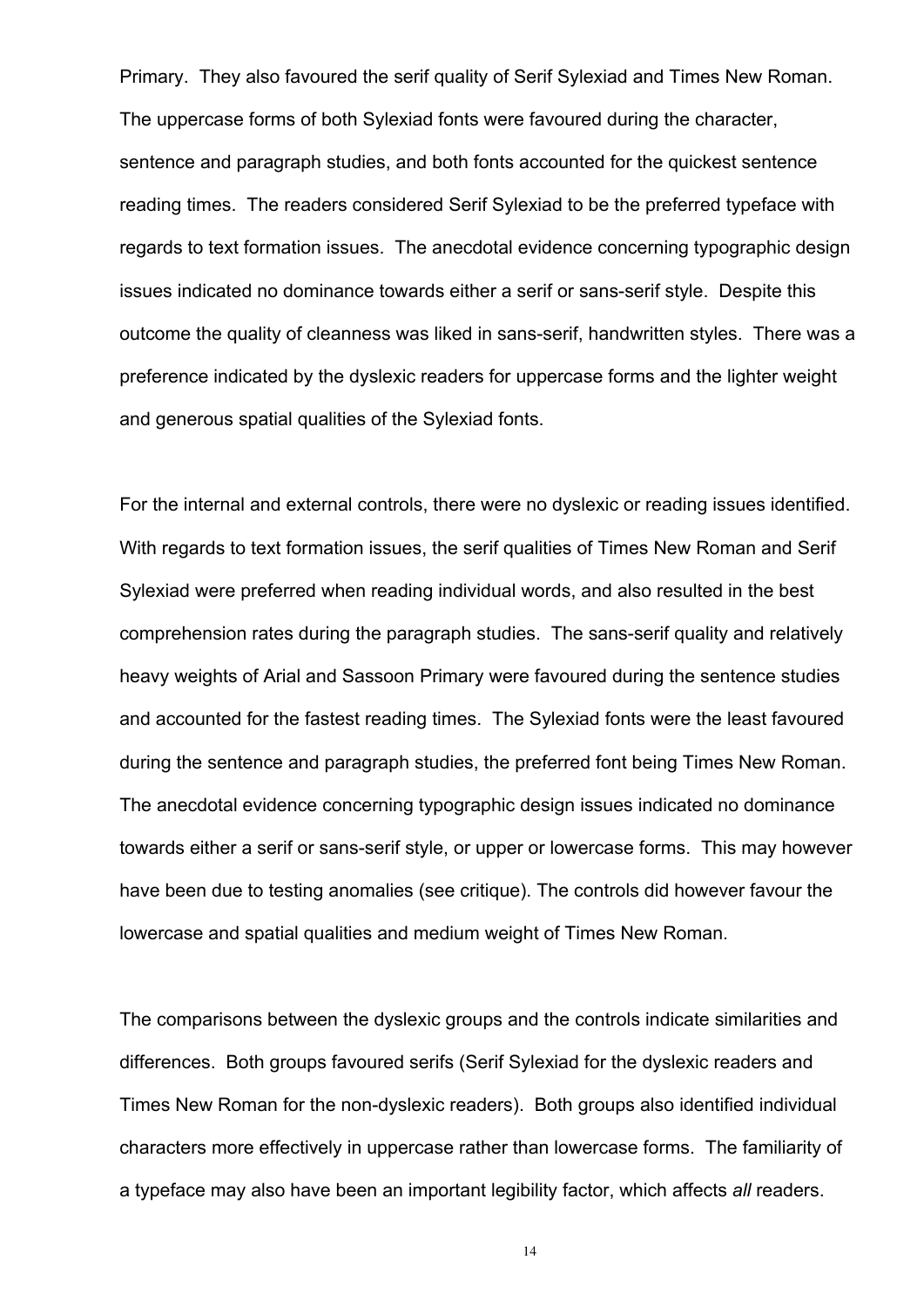As for the differences, the evidence suggests that the majority of dyslexic readers preferred the relatively light and uniform strokes, the handwritten style and the spacious quality of the Sylexiad fonts. They also preferred the uppercase forms of those fonts when reading individual sentences and paragraphs. For the non-dyslexic readers, lowercase rather than uppercase forms were preferred when reading individual sentences and paragraphs. The normal spatial qualities, medium weight and less uniform strokes of Times New Roman were liked. For the non-dyslexic readers, Times New Roman was the preferred font, whereas for the dyslexic readers it was Serif Sylexiad.

### **Analysis and arguments**

Based on the extrapolation of the outcomes of developmental typeface testing, generic conclusions were made concerning adult dyslexic readers as exemplified by my reader groups.In comparing and contrasting the evidence-based outcomes between the nondyslexic and dyslexic readers, a number of key ideas emerge which both confirm and challenge current typographic legibility principles.

The research has conclusively shown that for the majority of non-dyslexic readers, serif styles (particularly in the form of Times New Roman) were more readable as extended texts; lowercase typefaces resulted in good legibility and faster reading rates compared to uppercase forms\*; typefaces with medium weights were preferred, and normal interword spatial relationships were preferred. These findings confirm current typographic maxims concerning legibility. The research has also conclusively shown that for *all*  readers condensed-looking typefaces were not favoured, which also supports current typographic doctrine. The evidence also indicates that for *all* readers, the familiarity of a font facilitated effective reading.

\*This applied to the internal control only (see critique).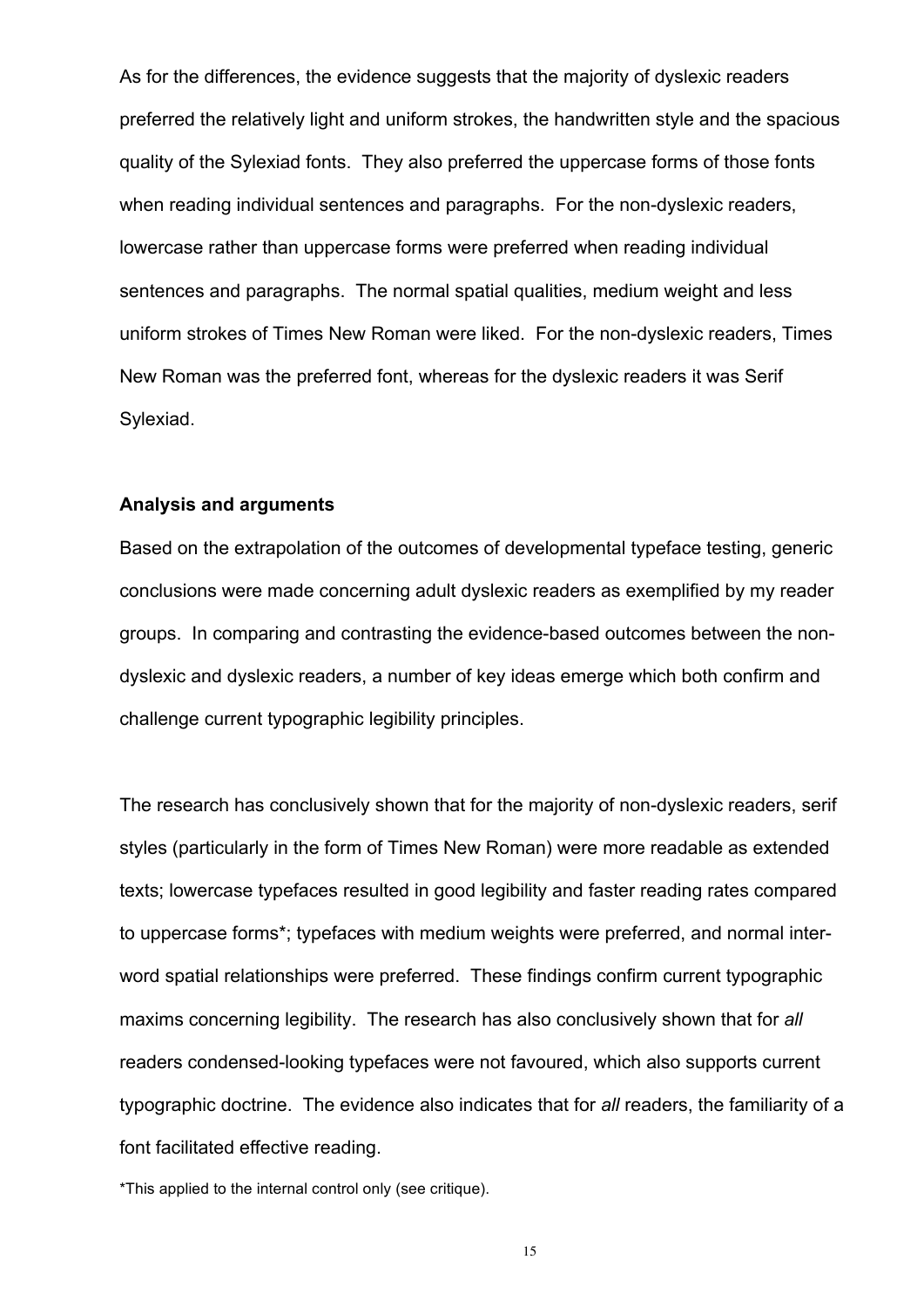Conversely, the research has shown that for the majority of dyslexic readers: the handwritten and perpendicular styles of both Sylexiad fonts were more readable as extended texts compared to the other test fonts; uppercase typefaces *often* resulted in good legibility and faster reading rates compared to lowercase forms; typefaces with light weights were preferred; and a more generous than normal inter-word spatial relationship was preferred. The issue of long ascenders and descenders improving legibility was inconclusive. However, as a dyslexic reader myself, I agree with Sassoon and some of the participants of this research in advocating that they can indeed facilitate effective reading (Sassoon 2004), especially for dyslexic readers.

My findings have often contradicted current typographic legibility maxims. For the majority of dyslexic readers tested, generous word spacing allied to the (light) weight and slightly condensed form (due to long ascenders and descenders) of the Sylexiad fonts was important. This would suggest that for subjects with reading difficulties it is the combination of spacing, weight and overall form of a typeface that is important rather than individual letterform design.

The outcomes of developmental typeface testing have raised issues that challenge the word shape model. From the formative stage, the testing of the Dine fonts have shown that as each subsequent design became less radical than previous versions, the word shape became less distinct yet more preferred. From the summative stage the testing outcomes indicated a preference by dyslexic readers for the uppercase rather than lowercase Sylexiad forms. The internal dyslexic group also had a higher reading rate in uppercase forms. There was also a low preference rating for Times New Roman (and its 'shaped' serifs). All of this evidence (coupled by the fact that all letter reversals occur in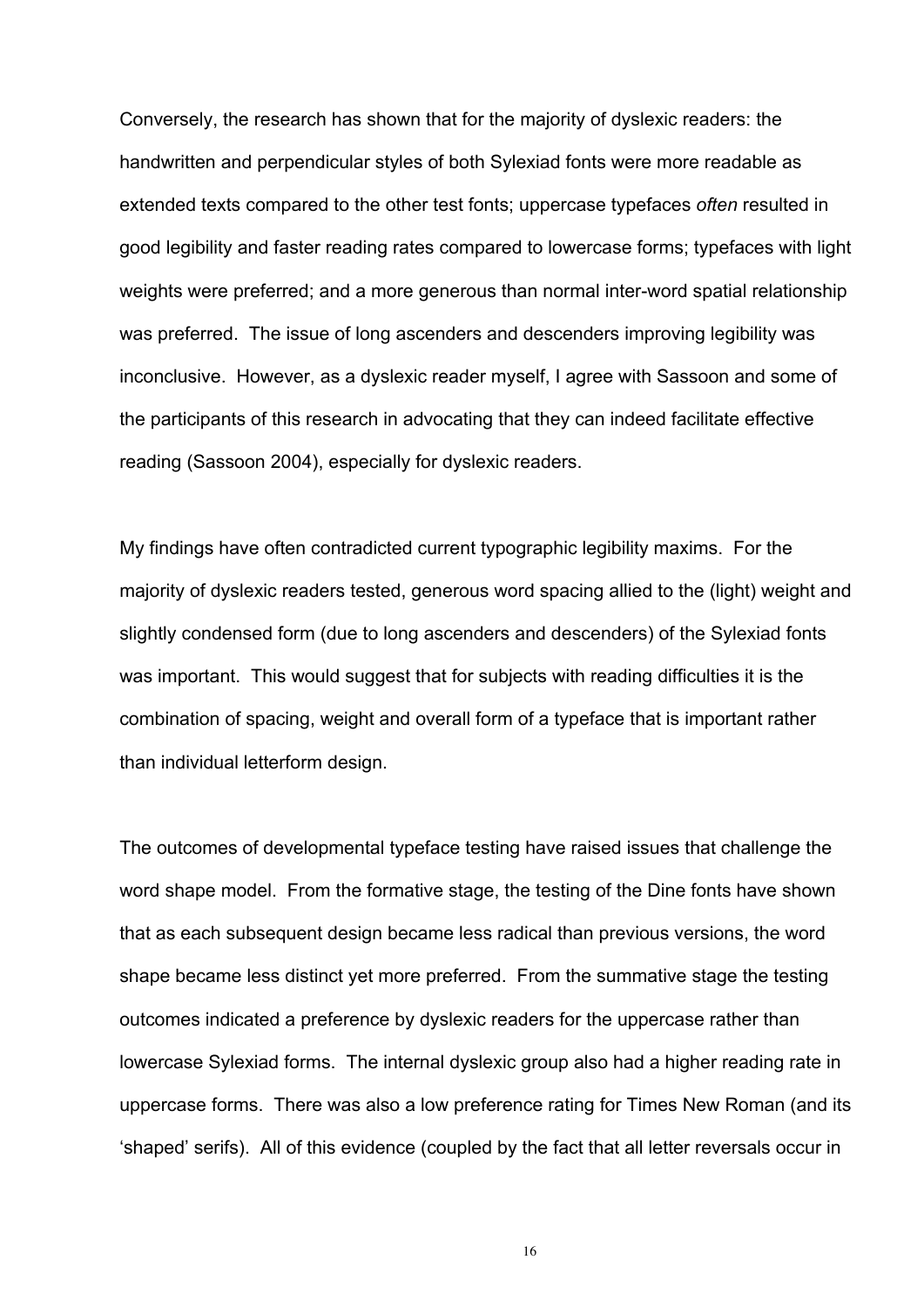lowercase forms), although far from conclusive, highlights a general trend, from a dyslexic perspective, away from word shape as a viable recognition model.

At the start of this investigation my research aims were to:

• Test existing typefaces (Arial, Sassoon Primary and Times New Roman) in order to establish which of those fonts adult dyslexic readers prefer and why.

This aim has been achieved. Arial was found to be the preferred *existing* font. This, I would argue, is as a result of a practice effect. Arial is a ubiquitous and familiar font, and the evidence (taken as a whole) would support Licko's theory that we read best what we read most (Unger 1992: 100-101).

• Test my own typeface designs (the Dine and Sylexiad fonts) in order to establish which typographic characteristics adult dyslexic readers prefer and why.

This aim has been achieved. The typographic characteristics that the majority of adult dyslexic readers preferred were: a handwritten style, uppercase (especially Sylexiad) forms rather than lowercase forms, long ascenders and descenders\*, light weight, uniform strokes, perpendicular design, generous inter-word spacing and familiarity.

• Contribute new knowledge to the field of contemporary dyslexia typeface design.

\*The evidence for this preferred characteristic was inconclusive.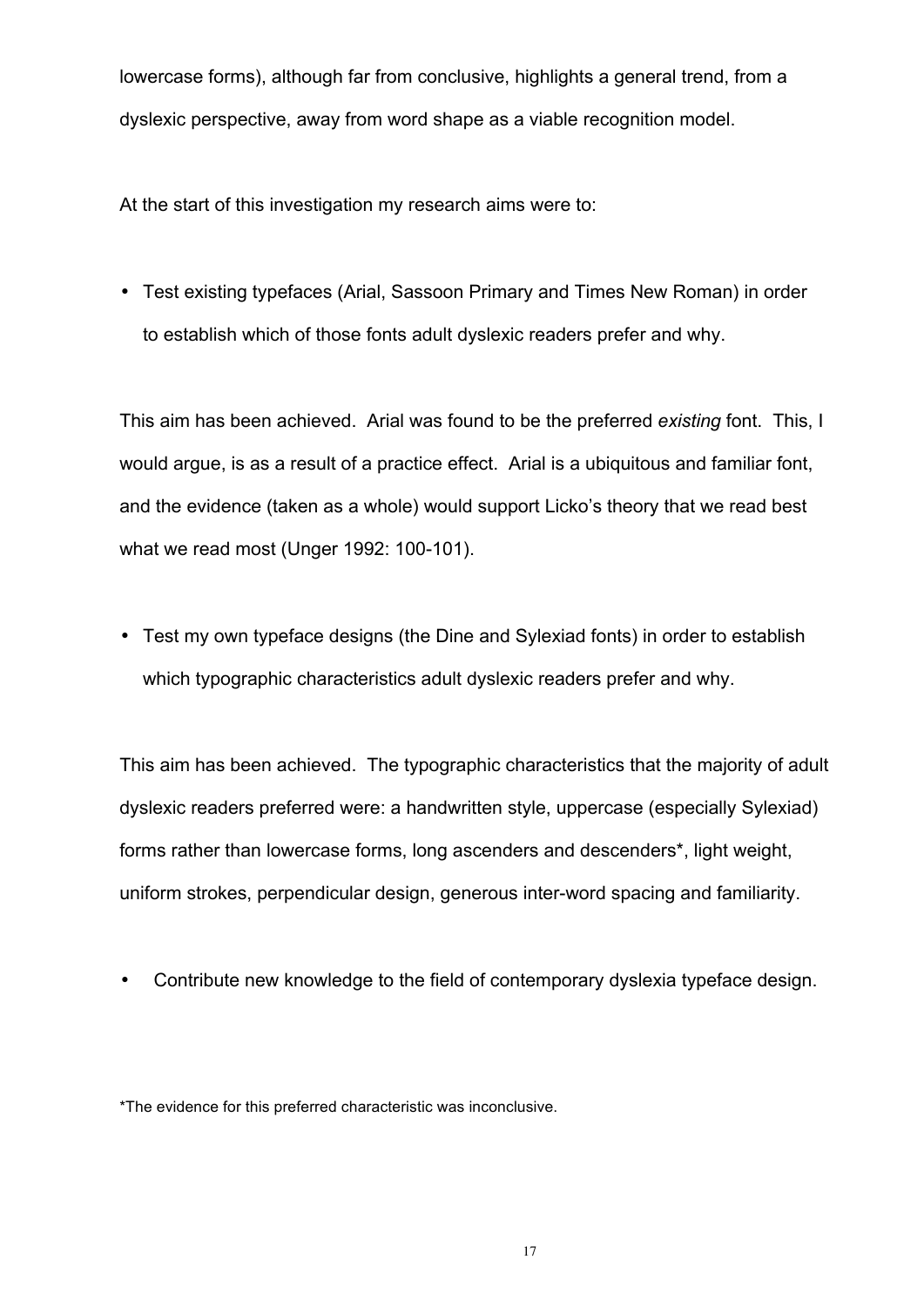This aim has been achieved in three ways. Firstly, for the first time a series of fonts have been designed *and* tested for a specific dyslexic audience. For the majority of adult dyslexic readers who were tested, Serif Sylexiad was considered to be the preferred typeface. Secondly, a new technique of developmental typeface testing has been established in order to measure legibility and readability. It includes a formative and summative element and therefore allows for a design to be modified *during* the testing process. Previously all legibility studies have been conducted retrospectively as the design process always came before the testing process and was never conducted in tandem. Thirdly, by accommodating the word shape model and parallel letter recognition model within the developmental typeface testing process, the previously distinct and distant fields of typographic design and cognitive psychology have been brought together. As a result, the existing word shape model favoured by most typographic designers has been challenged.

For some dyslexic readers it seems clear that certain current typographic legibility principles may not be appropriate. They were established by non-dyslexic typographers for a non-dyslexic audience. The current advice by dyslexic organisations for dyslexic readers is often confused as it both supports and contradicts these principles. The British Dyslexic Association, for example, offers advice supporting a current maxim by recommending that dyslexic readers use lowercase rather than capital letters (British Dyslexic Association 2005: 1). As my research has shown, this is not necessarily the case. Conversely the organisation contradicts another current maxim by advocating the use of sans-serif (rather than serif) fonts, particularly Arial (British Dyslexic Association 2005: 1). This advice, I would argue, is because of a practice effect associated with familiar fonts. These recommendations are too specific and unhelpful. I think that broader recommendations concerning typographic characteristics would be more appropriate for dyslexic readers than simply specific fonts. As the research has shown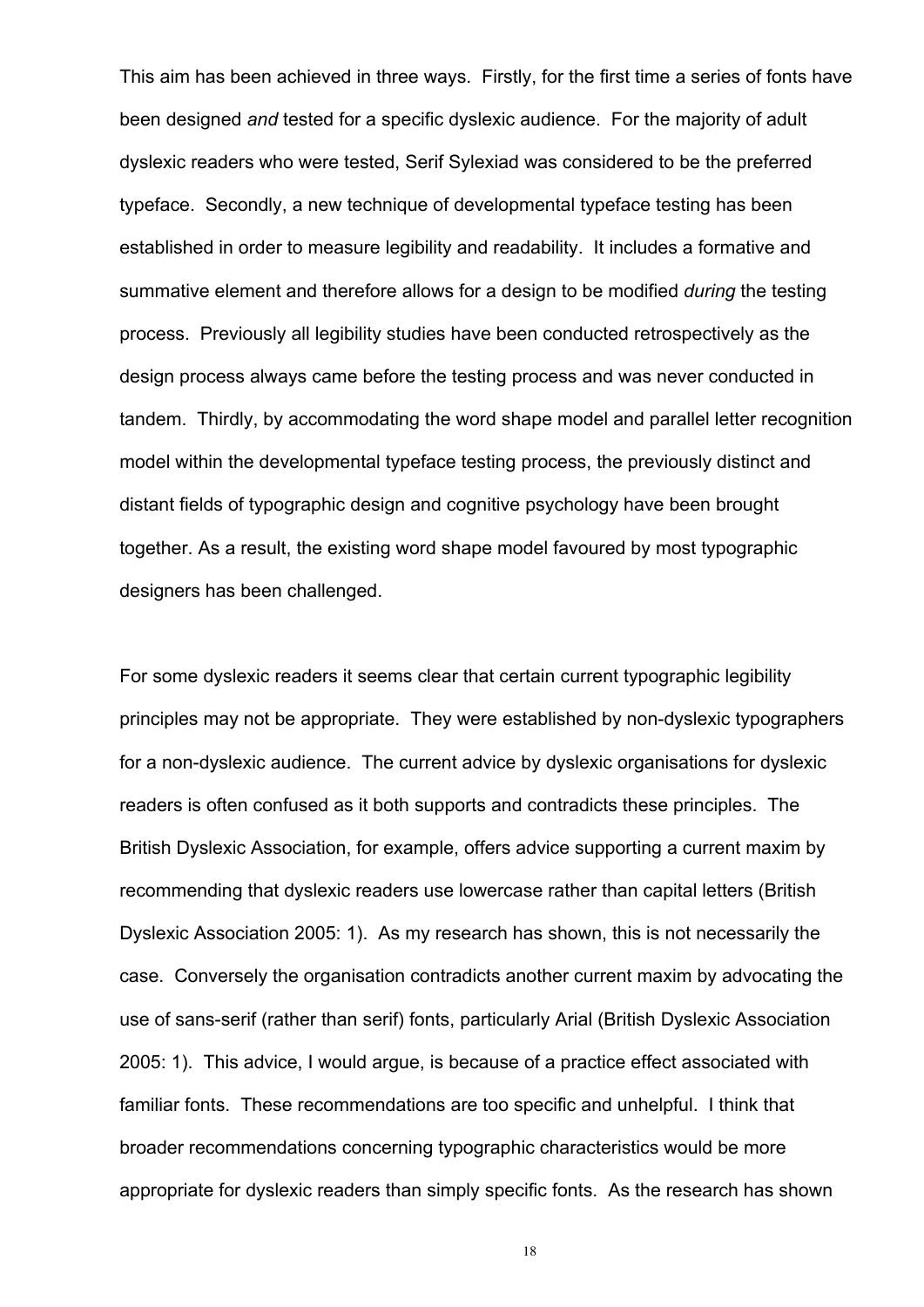there are fonts that are more legible than Arial. With this in mind, new typographic rules concerning legibility for dyslexic readers will need to be considered.

#### **Critique**

Looking back at the research with hindsight, there are a number of aspects that I would have possibly changed. With regards to the test typefaces, Sassoon Primary was chosen because it was recommended by both Dyslexic.com and the British Dyslexia Association (Dyslexic.com 2000: 1) (British Dyslexia Association 2000: 1). The typeface was specifically designed for children and, therefore, because I was testing on adults, perhaps the adult form of Sassoon Sans would have been more appropriate. It was also unfortunate that Read Regular was designed by Frensch during the latter stages of this research in 2003 and that it was not available earlier in order to test the font against the other typefaces.

The formative developmental typeface testing process in many ways acted as a dry run for the summative process and, as such, the first study test was not particularly comprehensive or expansive. However, this situation improved as the formative process developed. Many procedures were trialled in order to measure reading times and many techniques were tested before employing the most effective method for the summative process. This sampling of various techniques resulted in the first three study tests being somewhat inconsistent, which in turn, occasionally made the comparison of data difficult. The situation may have been alleviated had controls been used during this stage.

The summative developmental typeface testing process was much more consistent, and due to the inclusion of the controls, allowed for data comparisons to be made between the two groups. The summative process did, however, produce an outcome that was difficult to explain and that concerned the reading rate of the external control being higher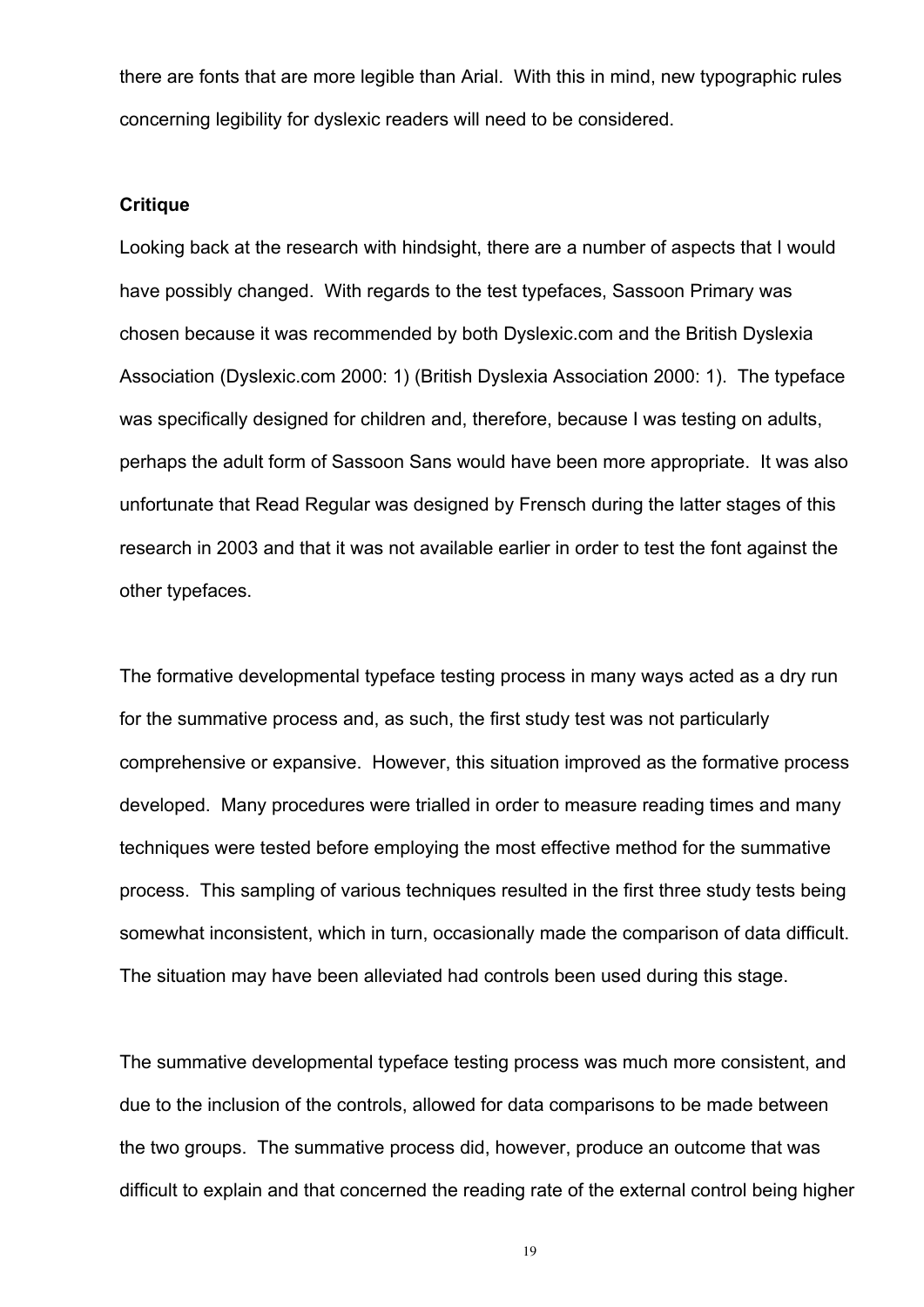in uppercase forms compared to lowercase forms. This outcome was unexpected as it contradicted current typographic legibility maxims and the internal control outcomes. As a consequence, this would suggest some sort of testing anomaly. However, these issues did not affect the overall validity or reliability of the developmental typeface testing model. The developmental typeface testing procedure will allow other typeface designers interested in legibility and readability to use the process and expect to achieve similar outcomes.

#### **Conclusion**

This investigation has continued a long tradition of legibility studies, most of which have been conducted by psychologists. What makes my investigation distinctive is that a designer rather than a psychologist developed it. This has resulted in the inclusion of a formative and summative element within the developmental typeface testing framework. These elements enabled the design process to be conducted in tandem with the testing process rather than being separate. My developmental typeface testing model allows the process of legibility study to be more organic than in previous studies. In an attempt to connect the worlds of typographic design and cognitive science, which have previously been separate, the two distinct and different word recognition models favoured by both fields were incorporated into the design process. This has resulted, for the majority of dyslexic readers tested, (as exemplified by the reader groups) in the word shape model to be challenged.

The objective of my research was to design a typeface for the adult dyslexic reader and, in doing so, develop a new typeface testing model. This has been achieved through developmental typeface testing and has resulted in Serif Sylexiad being the favoured typeface for the majority of dyslexic readers tested. Although all of my research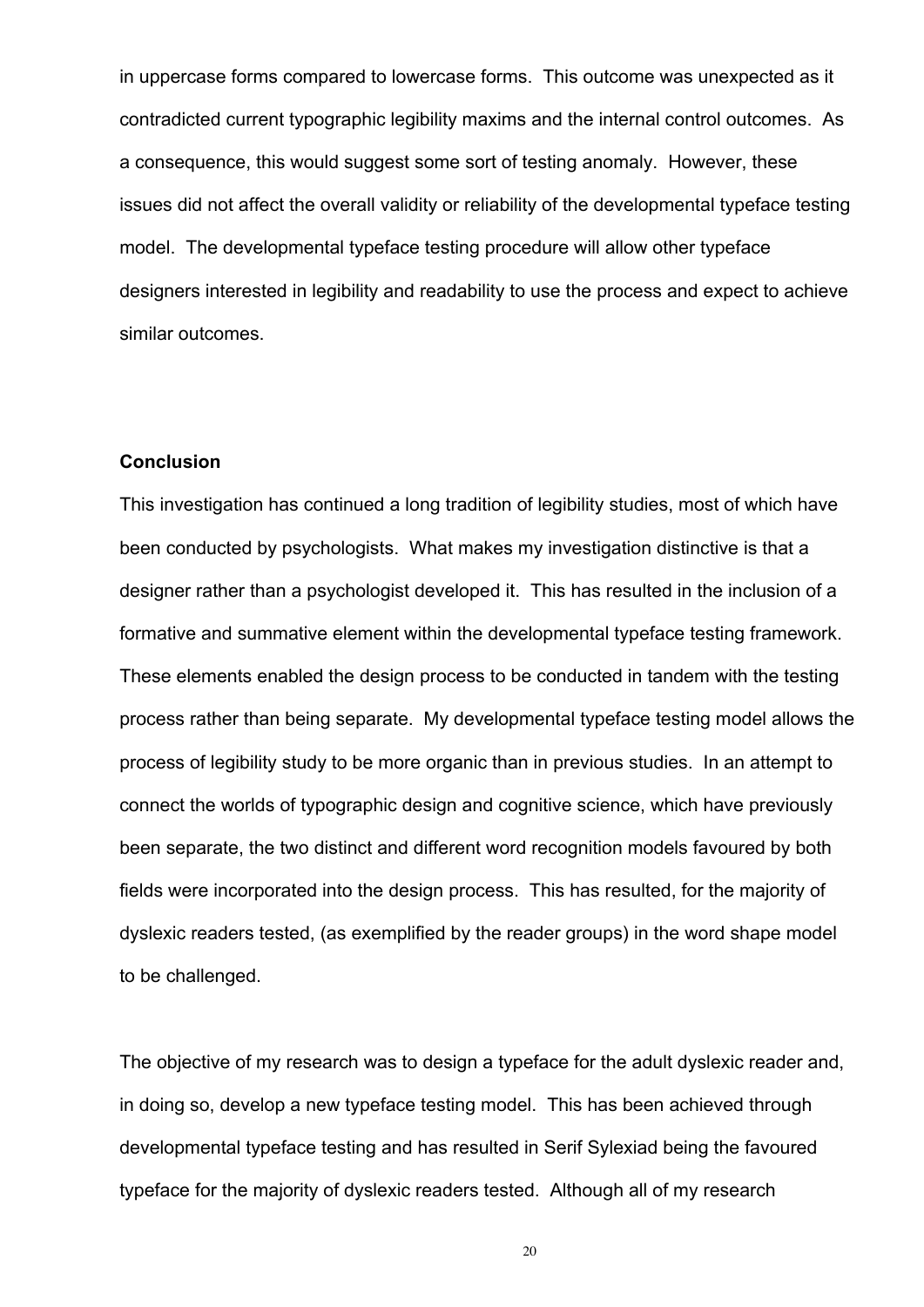questions have been answered, many other questions have yet to be asked and my developmental typeface testing model, and initial Sylexiad fonts, may provide a template for future investigations, questions and subsequent answers regarding the subject of dyslexia and legibility.

### **Postscript**

Since completing this stage of my research Sylexiad has been expanded, refined and appropriately digitised with the help of the typographer Adrian Williams. There is now a complete range of Sylexiad fonts commercially available on http://www.robsfonts.com/ The first independent practical application of Sylexiad was for the Serpentine Gallery Project *NEVERODDOREVEN*. As part of the project the design group åbäke and artist Abigail Reynolds have used Sylexiad Sans Medium as the sole font for a pack of playing cards developed to exploit a dyslexic's ability to think divergently. The project involved a conference, 'Playful Experiments : Dyslexia and the Arts'*,* at the Goethe-Institut as well as an exhibition at the Serpentine Gallery.

My research findings have been presented at the  $5<sup>th</sup>$  Annual Friends of St Bride Library Conference 'Fast Type, Slow Type' in Birmingham, UK and have also been featured in the design magazines Novum, Ultrabold (The Journal of St Bride) and Étapes.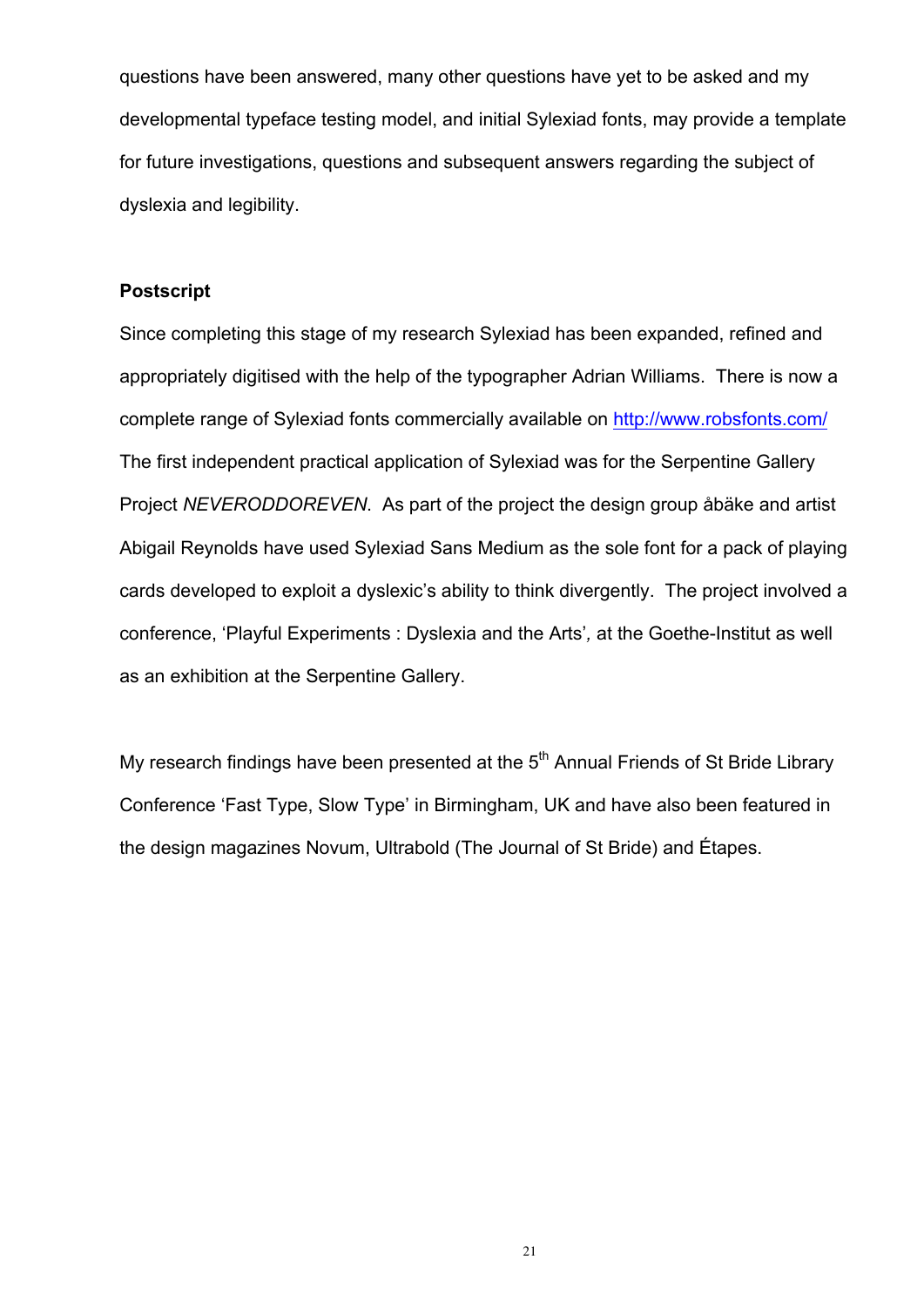#### **References**

British Dyslexia Association (2000), *Dyslexia reader friendliness*, pp.1, http://bdadyslexia.org.uk/d07xtra/x09frend.html. Accessed 28 June 2000.

British Dyslexia Association (2005), *Font style*. p.1. http://bda-dyslexia.org.uk.

Accessed 12 May 2005.

Burt, C. (1959), *A Psychological Study of Typography,* Cambridge: Cambridge University.

Cattell, J.M. (1886), *The Time Taken Up By Cerebral Operations*. *111. The Perception –*

*Time*, source: Classics in the History of Psychology website,

http://psychclassics.yorku.ca/cattell/Time/part3.htm. Accessed 27 February 2007.

Dyslexic.com (2000), *Readability for Dyslexic People. Sassoon Font,* 

http://www.dyslexic.com. Accessed 28 June 2000.

Frensch, N. (2003) *Read Regular*™*,* London: Natascha Frensch/Royal College of Art, pp. 29.

Frith, U. (1985), *Beneath the surface of developmental dyslexia*, in: Patterson, K.E.,

Marshall, J.C. and Coltheart, M. (Eds), (1985), *Surface Dyslexia. Neuropsychological and Cognitive Studies of Phonological Reading*, London and Hillsdale, New Jersey: Lawrence Erlbaum Associates, pp.301-330.

Gyllan, P. (2002), *Olsen or Readability Improved, Novum*: May 2002, pp.48-49.

Hornsby, B. (1986), *Overcoming Dyslexia,* London: Martin Dunitz Ltd, pp.71.

Huot-Marchand, T. (2004), 'Minuscule*', Typografische Monatsblätter* 2 2004. Zurich. Switzerland. pp.45-60.

Larson, K. (2004), 'The Science of Word Recognition', *Eye*, 52: ,pp.74-77.

McLean, R. (1980), *The Thames and Hudson Manual of Typography,* London: Thames and Hudson, pp.44-45.

Padgett, I. (Ed) (1999), *Visual Spatial Ability and Dyslexia. A Research Project,* London: The London Institute, pp.11.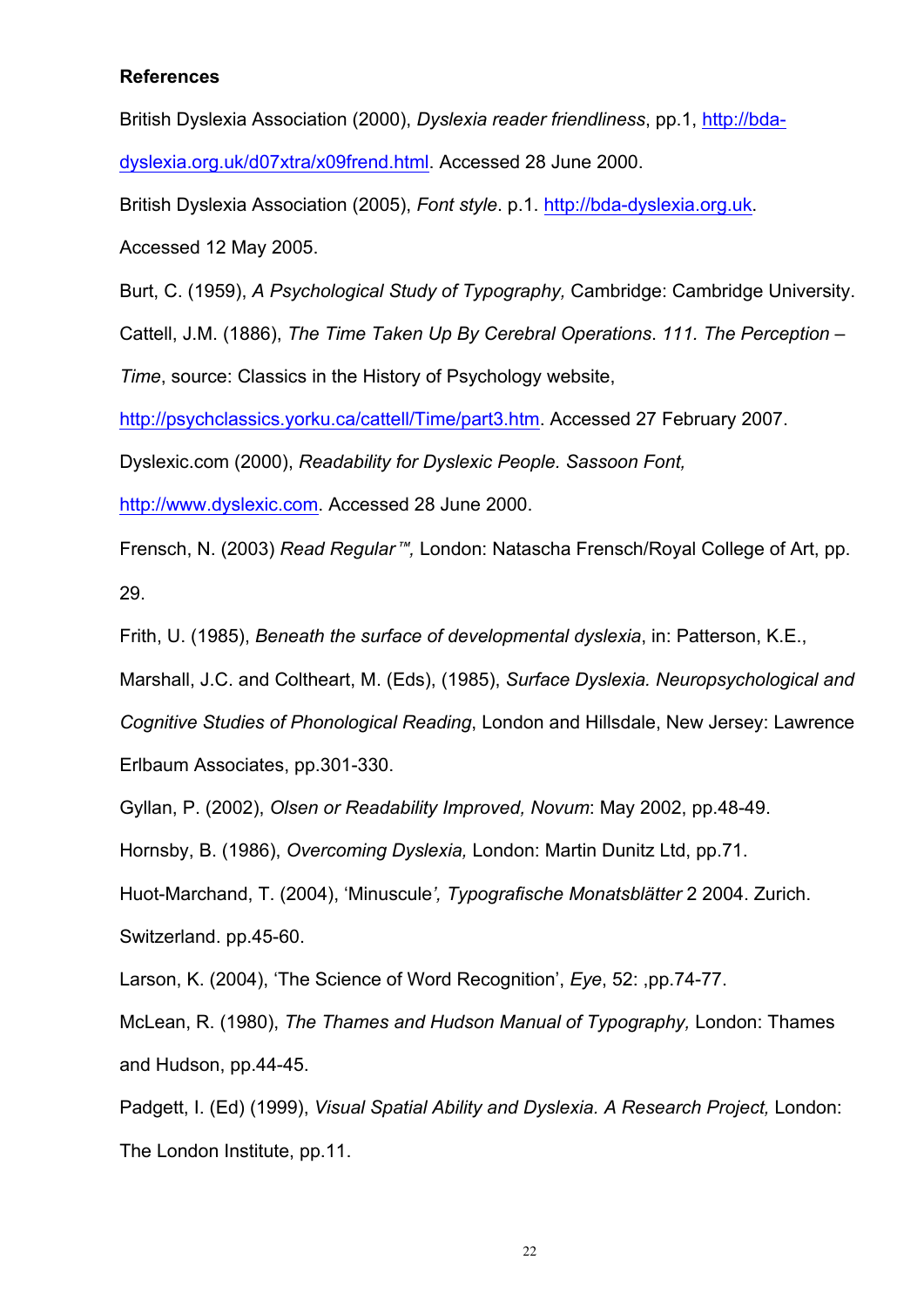Royal National Institute of the Blind (2002), http://www.rnib.org.uk/. Accessed 13 March 2002.

Sassoon, R. (2004), *Unpublished interview,* Sevenoaks: 13 September.

Silverman, L.K. (2000), *Visual Spatial Learners – The Power of Images Conference*,

London: The London Institute.

Smallwood, R. (2000), *Unpublished psychological assessment for Robert Hillier*, Norwich: Norfolk Psychological Service,12 August 2000.

Smythe, I. (1999), *What is dyslexia?*, source: World Dyslexia Foundation Website,

http://web.ukonline.co.uk/wdnf/what.html. Accessed 28 November 2001.

Spencer, H. (1968), *The Visible Word,* London: Lund Humphries / Royal College of Art, pp.13-25*.*

Surrey Institute of Art and Design (1999), 'Dyslexia in HE Art and Design, HEFCE SPLD

(Dyslexia) Special Initiative 1996-9'*,* in: (2001), *Need Support?*, Norwich: NSAD Learning Support Centre, Norwich School of Art and Design.

Tinker, M.A. (1963), *Legibility of Print,* Ames, Iowa: Iowa State University Press.

Tinker, M.A. (1965), *Bases for Effective Reading,* Minneapolis: University of Minnesota Press.

Ungar, G. (1992), 'Legible?', in: Bierut, M., Drenttel, W., Heller, S. and Holland, D.K.

(Eds) (1994), *Looking Closer. Critical Writings on Graphic Design,* New York: Allworth, pp.100-101.

Watt, R. (2003), *Unpublished interview,* University of Stirling: 1 July 2004.

Wilkins, A.J., Jeanes R.J., Pumfrey, P.D. and Laskier, M. (1996), *Rate of Reading Test,*  London. 1.0.0. Marketing.

Zachrisson, B. (1965), *Studies in the Legibility of Printed Text,* Stockholm, Goteborg and Uppsala: Almqvist & Wiksell.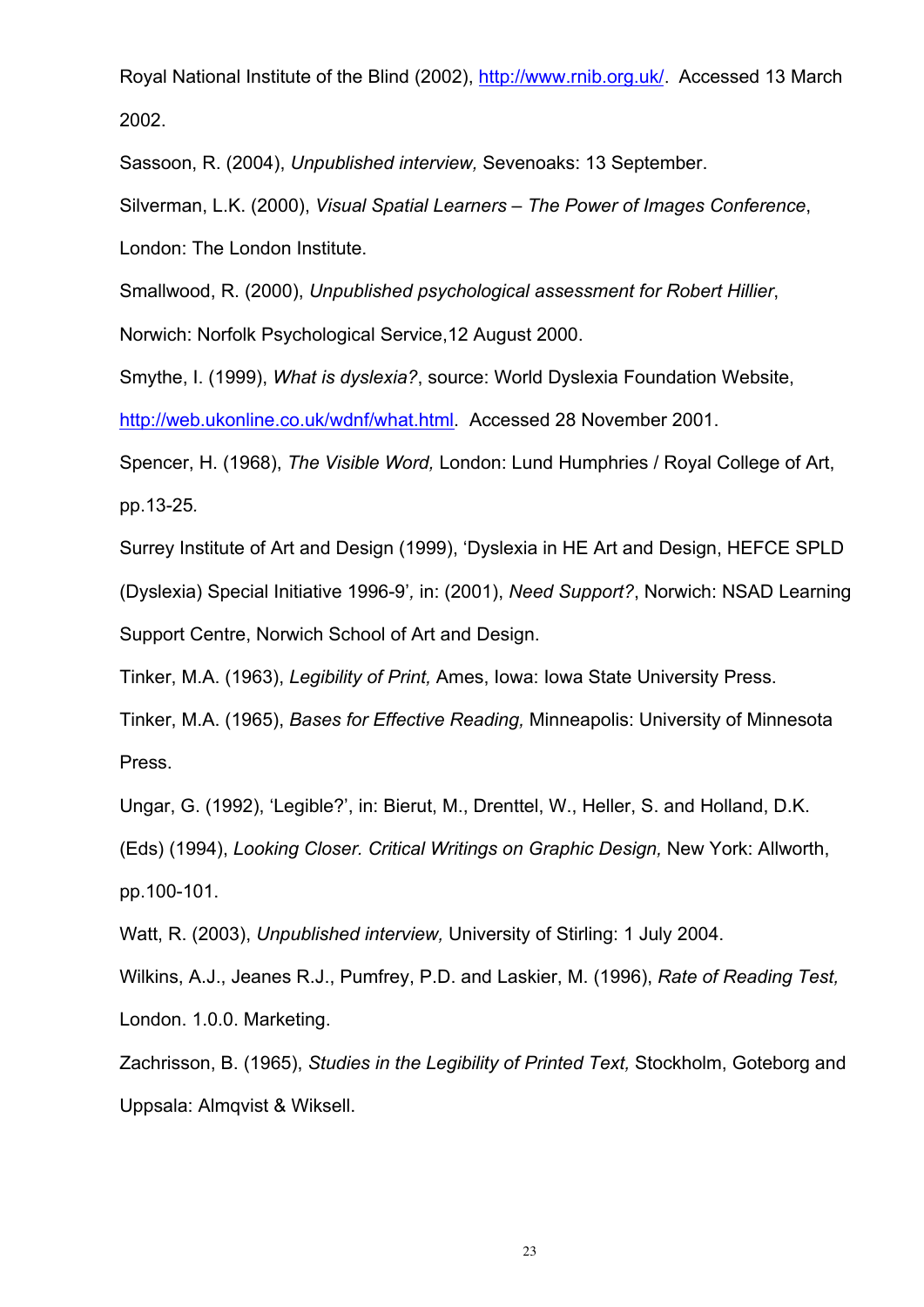## **Captions**

Figure 1: Dine 1.

Figure 2: Dine 2.

Figure 3: Dine 3.

Figure 4: Serif Sylexiad.

Figure 5: Sylexiad Sans.

Figure 6: Visual analysis of a sans-serif font (Helvetica) containing diagonal strokes.

Figure 7: Visual analysis of a sans-serif font (Helvetica) containing strokes with curves.

Figure 8: Visual analysis of a sans-serif font (Helvetica) containing strokes at right angles to the baseline.

Figure 9: Individual character reading materials from the formative stage of

developmental typeface testing.

Figure 10: Individual character reading materials from the summative stage of

developmental typeface testing.

Figure 11: Individual word reading materials from the summative stage of developmental typeface testing.

Figure 12: Individual paragraph reading materials from the summative stage of developmental typeface testing.